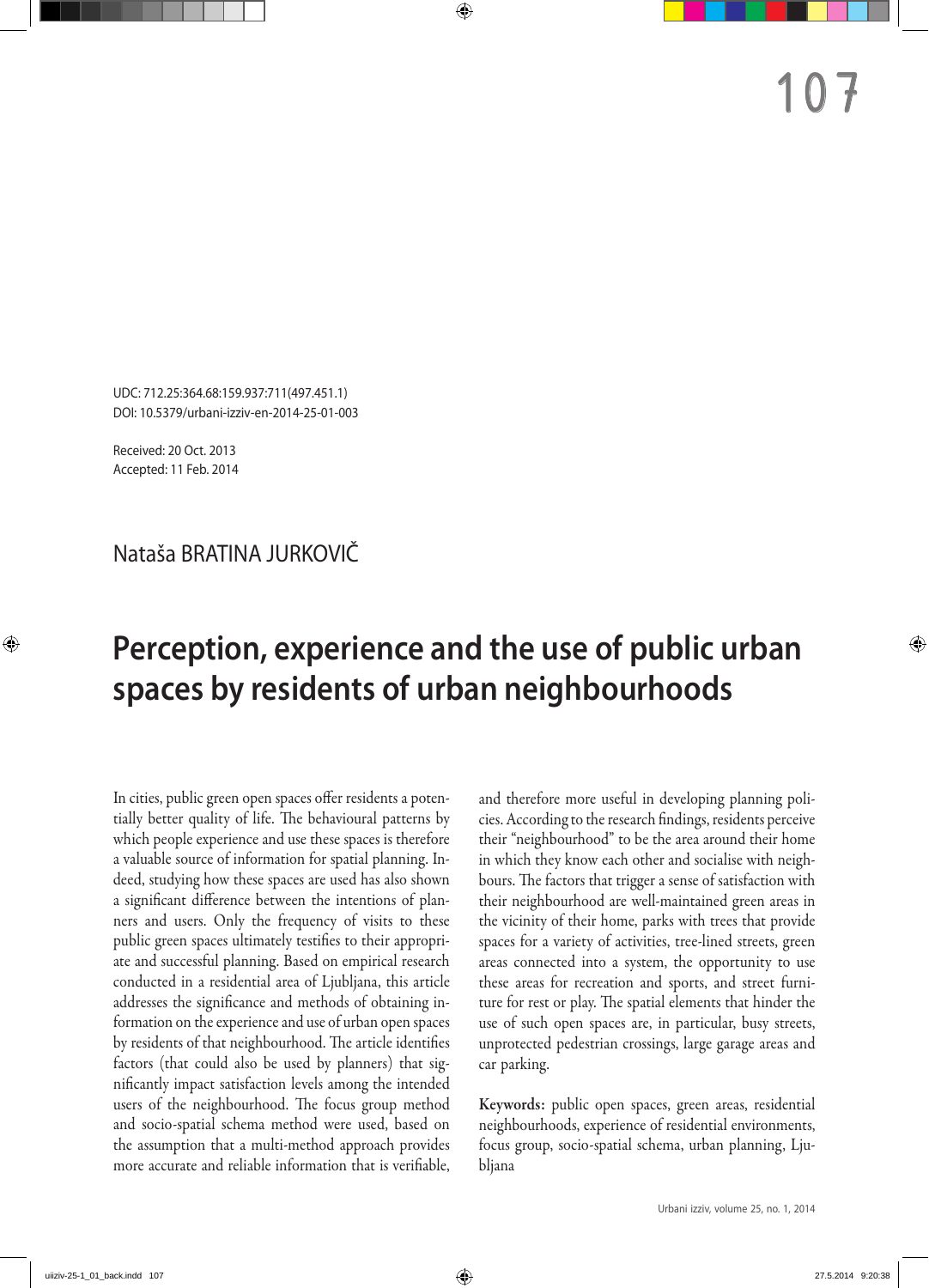### **1 Introduction**

The public open spaces of a city are all those areas open to people's *freely chosen* and spontaneous activities (Lynch, 1960). They are aimed at both city residents and visitors, and are therefore quite open to public use, whereas private open spaces (gardens and yards) are exclusively intended for owners' use. Urban open space is comprised of both green and non‑green areas intended to satisfy various needs of both residents and visitors.

Green areas include green covers, ornamental plants, parks, tree-lined streets, playgrounds, green areas in front of and between residential buildings, gardens, cemeteries, and natural areas with trees. Other (i.e., non‑green) urban open spaces are the paved surfaces of playgrounds, sport facilities, walkways, cycling routes, yards, hard‑surfaced squares, and so on. Open public spaces are supposed to be designed to provide users with the opportunity to choose among different activities. This article deals in particular with the open public space of cities. Green areas have been given special attention because they are the most important open spaces for making life in cities more comfortable and of better quality.

Different meanings and functions of urban open spaces make it possible to establish connections between a space and an individual as a user. Indeed, people usually connect with their physical and social environment; they are attracted to public open spaces when the environment succeeds in becoming an important part of their everyday life and meets their needs and expectations. Stephen Carr et al. (1992) believe that the different aspects of public open spaces are reflected in the opportunities provided to users; that is, in responsive, democratic and meaningful public spaces. Responsive public spaces satisfy different users' requirements, such as comfort, relaxation, active and passive engagement, discovery and socialising. Integrated open spaces facilitate different uses and are accessible to different groups of people ("democratic spaces"). They allow residents and visitors to lay temporary claims and control over the space, and also provide opportunities to socialise. Space becomes meaningful when a strong connection is established between the environment and the user. In residential neighbourhoods, a sense of belonging and safety is developed by an individual that is connected into society through the use of local services and through socialising. Hence, open spaces in residential neighbourhoods play a particularly important role because they should facilitate and encourage residents to socialise and connect.

The human environment has two components: the physical environment of everyday life and the social environment of mutual relations. The experience, use and behaviour of residents are influenced by demographic, social, psychological and cultural factors. According to Roger G. Barker (1968), the behaviour of users within a given space cannot be determined outside the setting in which it occurs because they both constitute a part of the whole. Hence he points out that the subject of study is not a user's behaviour in itself, but rather the behavioural setting. Without considering the principles of human experience (the psychological aspect) and the environment (the environmental-spatial aspect), one is unable to improve the living environment. A number of researchers (e.g., Proshansky, 1972; Lewin, 1974; Mehrabian & Russell, 1974; Gifford, 1987; Bechtel, 1997; Cassidy, 1997; Bechtel & Churchman, 2002; Zeisel, 2006) draw attention to the close connection between an individual's behaviour and environment as a living space.

A consideration of experience, perception and use of open space by city residents is important for successfully implementing user-friendly spatial planning. Because users' experience and values are not directly visible, planners often neglect these and consequently the space might not suit users' needs and requirements. This is exactly why studying this aspect is of key importance for quality spatial planning. The discrepancies between the views of residents and planners were already being highlighted in the 1970s by several researchers (e.g., Proshansky, 1972; Wandersman, 1976, 1979; Porteous, 1977). Despite the vital relevance of this relationship, planners continue to ne‑ glect users' role and opinions. Based on their research, a number of authors (e.g., Bratina, 1997; Cooper, 1998; Goličnik, 2005; Jole, 2008; Jacobs, 2009) have noted that the views and positions of planners and users may vary greatly. After a project is completed, the designers and planners are rarely interested in users' reactions. The basic indicators of whether people find open spaces suitable are whether they visit the space and their manner of using it. According to Jane Jacobs (2008), parks in neighbourhoods that are frequently and widely used are successful and well planned. Those not used because they are not attractive or suitable are bound to degrade.

This article addresses the method and significance of collecting data on the experience and use of open spaces by city residents, and indicates the opportunities offered by including these findings in urban planning. I studied the views of residents on public open spaces, their experiences and the use of one of Ljubljana's residential areas. The aim was to identify the factors that influence satisfaction among the residents and their spatial definition.

The methodology used was a combination of focus groups and socio-spatial schema. I believe that this multi-method approach provides more valid and reliable results that are there-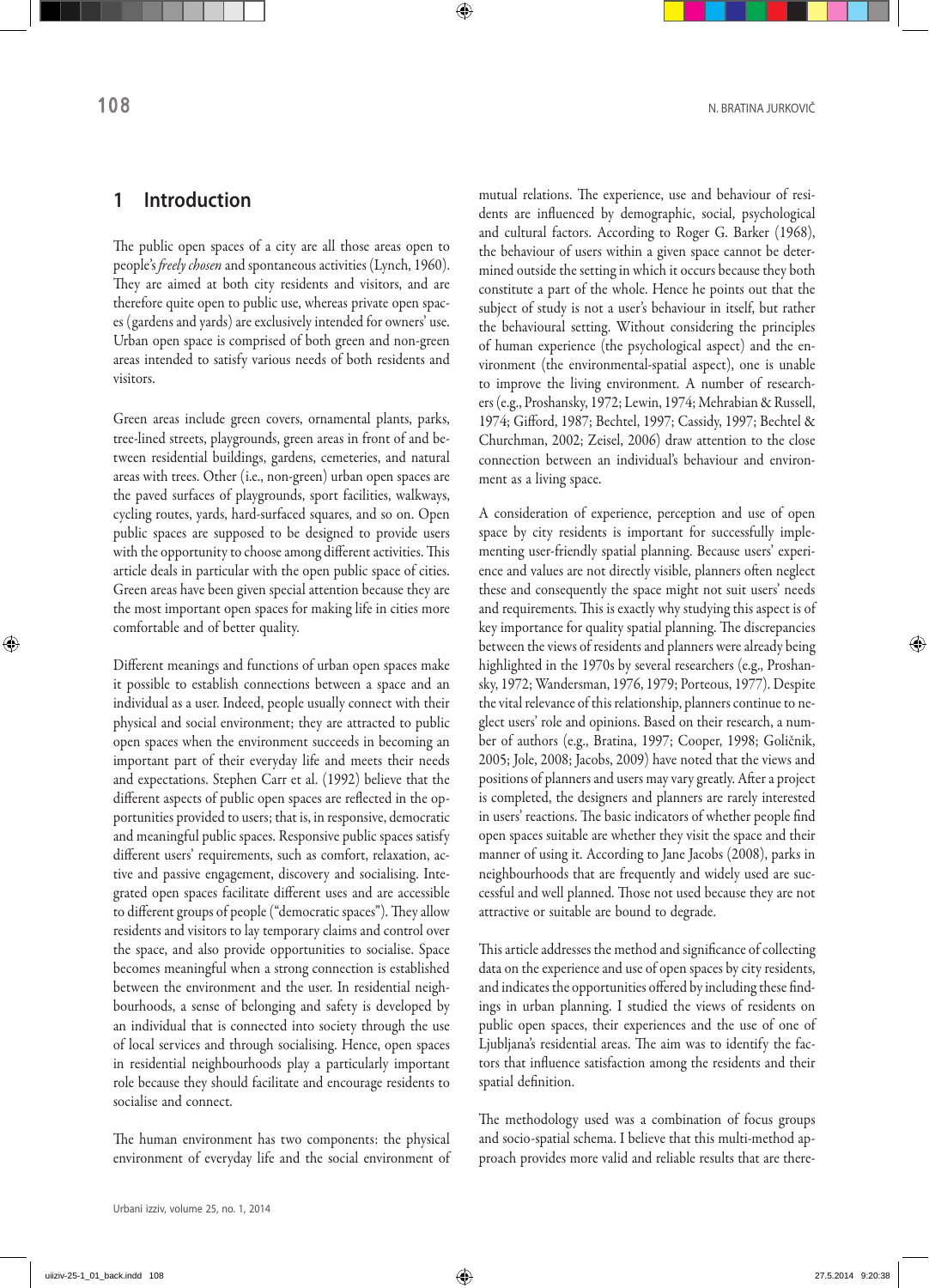fore more useful in developing planning guidelines. If data acquired through different methods prove incompatible, this may indicate either an inherent controversy in the nature and content of the phenomena studied, or an improperly selected methodology.

The first part of this article addresses the planning and role of urban green spaces, the condition of existing green areas in residential neighbourhoods in Ljubljana and the significance of including the public in the design process to enhance urban planning. The second part presents the applied methods and the findings of the empirical research.<sup>[1]</sup> Finally, the article illustrates the application of the data acquired in planning urban open spaces.

### **2 The significance of green urban areas**

Today, more than 50% of the population lives in cities as opposed to about only about 10% one hundred years ago. The population in cities and the degree of urbanisation is constantly increasing. Australia, New Zealand, North America and Europe are the most urbanised parts of the world, with an urban population varying between 75 and 80% (SLONEP, 2011). In Slovenia, nearly half of the population lives in urban areas.[2] Population density, lifestyle and the use of urban land have the greatest impact on the quality of life within cities. Green and other open spaces are of huge importance because of their multi-functionality. Indeed, they are vital for everyday relaxation and for offering an experience of nature within a city environment, as well as helping maintain good health. In addition to being aimed at play and recreation, these spaces also play an important role in the design of the cityscape. The growth of population density in cities also increases the demand by city dwellers for green and other open spaces. The residents seek opportunities for direct contact with nature and greenery within their living environment. Hence it is important that open urban spaces have a lot of green areas, rich in trees and vegetation. A survey of 386 European cities (Fuller & Gaston, 2009) showed that the average green space coverage was 18.6%, ranging from the lowest (1.9%) in Reggio di Calabria (Italy), to the highest 46% in Ferol (Spain). Per capita green space provision varied from 3 to 4  $m<sup>2</sup>$  per person in Cadiz, Fuenlabrada and Almeria (Spain) and Reggio di Calabria (Italy). Coverage per person was highest (over 300 m²) in Belgium (Liege), Finland (Oulu) and France (Va‑ lenciennes). A comparison of all the European cities included in the survey showed that coverage was lowest in the south and east, increasing to the north and northwest of the continent. Vienna stands out among the capitals with about 50% of the city and its surroundings covered by green areas. Vienna was declared by Mercer several consecutive times to be the city with the world's best quality of living, and it is also called a Green City (Vienna International, 2014). Berlin is another modern European capital with good coverage of green areas, in particular with regard to their size. Based on good planning, the open space of the former Tempelhof Airport (Trajekt - Institute for Spatial Culture, 2012) became an excellent example of revitalising a huge degraded urban area into a twenty‑first– century urban park.

With its green areas, and notably the two forested hills that extend right into the city centre and its natural hinterland, Ljubljana is one of the greenest European cities. In fact, 44% of the Municipality of Ljubljana (Act on Executive Spatial Plan for the City of Ljubljana, Ur. l. RS, no. 78/2010) is covered with green areas (public and private). According to data provided by the Municipality of Ljubljana (2010), public green spaces in the capital of Slovenia account for 19% of the total green areas of the municipality, which amounts to 1,778 hectares or 66 m<sup>2</sup> per person. Petra Vertelj Nared and Maja Simoneti (2011) note that, although these data are relevant, residents do not enjoy a large consolidated area, but rather numerous smaller areas in very different conditions, some of which are not even suitable for the development and growth of trees. According to the authors, green areas in the more densely populated part of the city account for only 6.5% of the total green areas of the Municipality of Ljubljana (Vertelj Nared & Simoneti, 2011). Davorin Gazvoda (2001) draws attention to the fact that urbanisation is gradually eradicating these smaller green and open areas in Slovenian cities. At the same time, the green and other open spaces in Ljubljana are often poorly maintained in residential neighbourhoods; that is, the green areas between multi‑residential buildings that play an essential role in everyday use and in providing a better quality of life. Most inhabitants of Ljubljana (nearly two-thirds according to the Statistical Office of the Republic of Slovenia, 2011) [3] live in apartments in multi-use buildings or in blocks of flats without their own green open areas. One-third of the capital's population lives in detached houses that are assumed to have at least some yard or green area, whereas most of the population has no such space. Hence it can be assumed that there is a great need for public green space and other usable open areas within the residential neighbourhoods of Ljubljana.

At the first international conference on the significance of green areas that was held in Ljubljana, Werner Lendholt (1970) gave an example of a newly developed residential neighbourhood in Bremen (Germany) where the residents found quality open spaces almost more important than the residential buildings themselves. Homebuyers often purchase apartments located in a better-quality living environment where the "micro-location" of open spaces around the apartment and its neigh-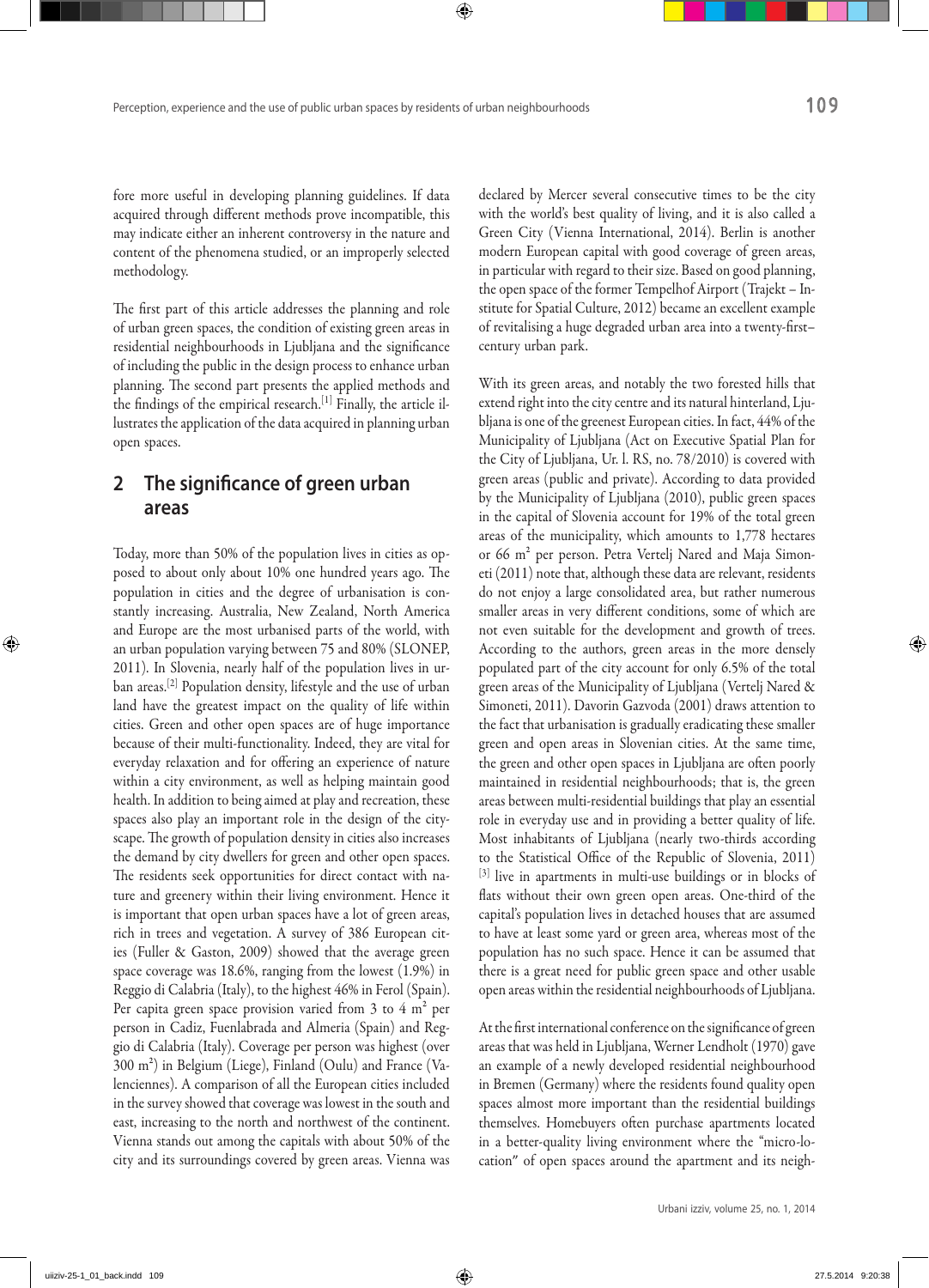

**Figure 1:** Neglected street furniture in the green spaces between blocks of flats in the research area in Ljubljana (photo: Nataša Bratina Jurkovič).

bourhood has many green design features (Noiseux et al., 2010). According to Hans Skifter Andersen (2011: 108), one of the six important factors that offer a quality living environment (preferences for home surroundings and locations) is being "close to nature and peaceful surroundings." Rachel Kaplan et al. (1998) indicate that a natural environment in an urban area can foster wellbeing and enhance people's ability to function effectively. Various studies testify to the increasing significance of green areas and vegetation in cities (e.g., Kearney 2006; Noiseux et al., 2010; Thompson, 2010; Kyttä, 2011; Sullivan, 2011; Jankovič Grobelšek, 2012). These au‑ thors illustrate the importance of quality living with green design features for promoting the health and wellbeing of residents. The term "salutogenic environment" (Kyttä, 2011) refers to a living environment that supports a healthy way of life. Open green spaces exert a significant positive impact on people's behaviour and health.

Regarding the importance of green areas, legal regulations in spatial planning at the national and local levels emphasise the establishment of a green system within a city. They define standards $[4]$  for the size of green and other open areas, as well as appropriate accessibility levels by residents.<sup>[5]</sup> Despite clear requirements in spatial planning legislation, both planning and implementation of green and other open areas in practice mainly goes in the opposite direction; that is, a decrease in the existing areas, in particular due to new construction and thereby densification of the built‑up area. The presence and size of green areas are only two criteria for providing good‑quality open spaces. What also matters is how these spaces are designed and maintained, as well as ease of access for residents and other users. The public acceptance of green and other open areas depends on the characteristics of the space, such as availability, quality and accessibility. Trends in numerous European cities demonstrate that the quality of existing urban green areas is generally decreasing (Smaniotto Costa et al., 2008). Due to increasing redevelopment of open urban spaces in Ljubljana (Cigoj & Gazvoda, 2008) and the degradation or poor maintenance of existing green areas in their neighbourhoods (Figure 1), residents are increasingly aware of the importance of green areas. Reactions can be sharp when it comes to deprivation, reduction or even abolition of existing green areas due to the construction of new buildings in the urban setting.

## **3 Significance of integrating residents into urban planning**

Before implementing changes and major developments, one must get to know a city, its public open spaces and life in the neighbourhoods. Lia Ghilardi (see Megla, 2012) gives the example of New York, which has areas that have emerged organically and spontaneously. The neighbourhoods, and the city itself, supported these initiatives that emerged randomly and were then successfully developed. Green areas beside abandoned railway tracks were improved in a project. The authorities understood that the local community needed a park where people could get together, rest and enjoy the green vegetation and trees. Instead of leaving the abandoned area as it was, they provided green cover and created a quality public space. A similar development occurred in Paris in 2007, when part of an abandoned railway beside a compact residential area was transformed into a dynamic park, the Jardins d'Éole, offering playgrounds and sports areas, walkways, socialising and rest areas (Figure 2), all of which improved everyday life in the neighbourhood and facilitated quality leisure time being spent in this outdoor green space (see Jole, 2008).

Prior to planning and implementing any changes, one has to get to know the lifestyle of the potential users as well as understand their use and experience of open urban places. The active integration of residents into the spatial planning process is highly recommended from the preliminary stages. It allows one to avoid the conflict situations that often arise between residents and the planners of major development projects of residential neighbourhoods over the provision of open public spaces. The question is how to identify residents' needs and requirements, understand their way of using open spaces and green areas and understand what is significant for residents, and thus help the project fulfil their needs and provide areas for enhanced quality living.

A number of authors (e.g., Gulič et al., 1985; Rus et al., 1994; Simoneti, 1996; Bratina, 1997; Abu‑Ghazzeh, 1999; Goličnik, 2005, 2006; Jole, 2008; Kyttä, 2011; Bizjak, 2012, Ho et al., 2012) have determined that planning urban public space is far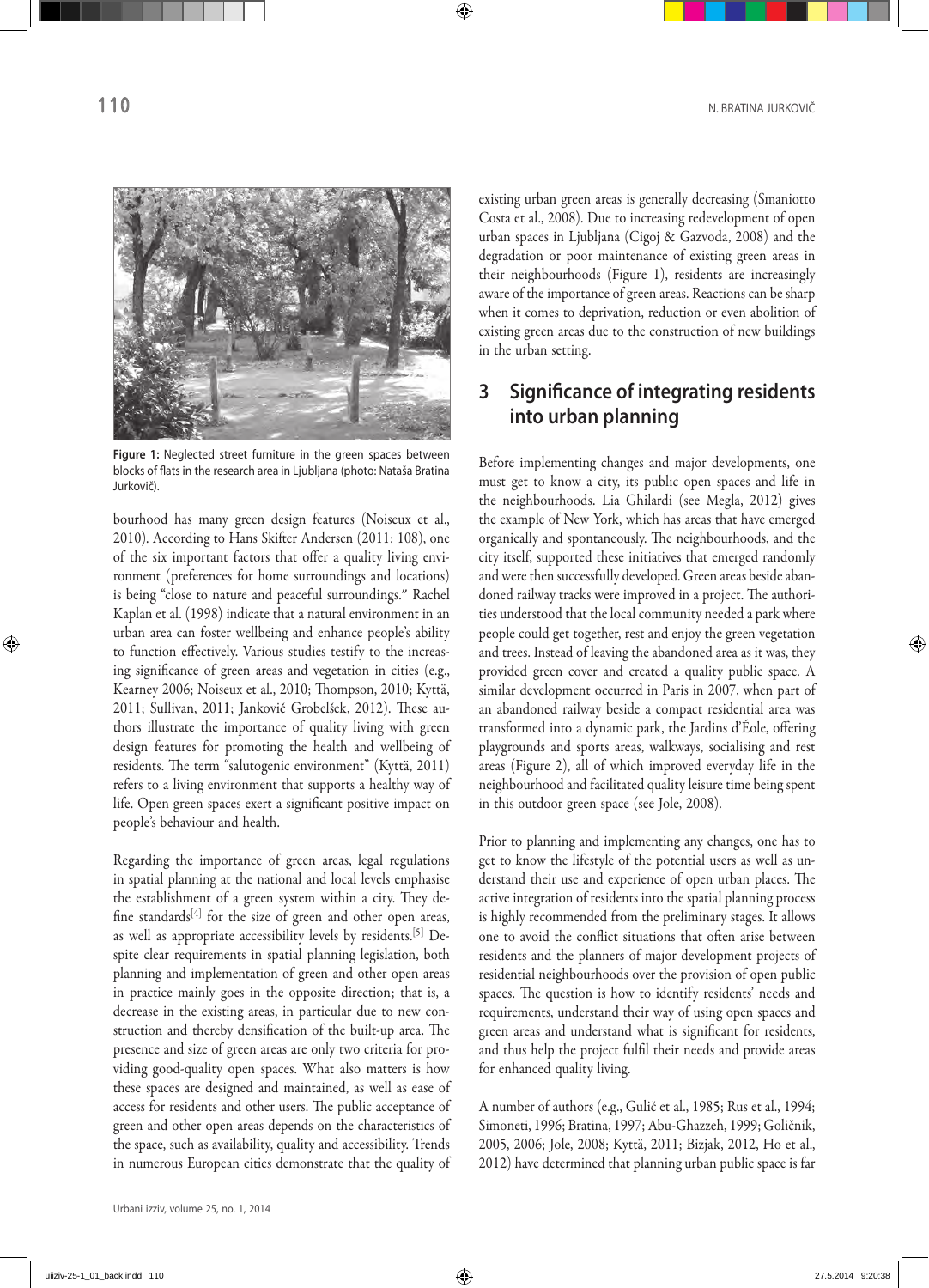

**Figure 2:** The Jardins d'Éole park in the neighbourhood of La Villette (Paris) created on the bed of an abandoned railway. Illustrations of the area: a) central part, b) walkway along the blocks of flats, c) playground, d) platform and green cover, and the area bordering the railway (on the right) (photo: Nataša Bratina Jurkovič).

more successful when residents are integrated into the process in the early stages. Richard Sendi (2006) believes that a neighbourhood cannot be appropriately renovated without the active participation of the residents. Maja Simoneti (1996) points out that it would make sense to enforce more systematic integration of the residents into the design and maintenance of public green areas. The significance of collaboration between planners and users is also noted by Barbara Goličnik (2005). Referring to the example of Paris, Michele Jole (2008) emphasises the importance of considering the social dimension in the planning and construction of public parks and, based on research conducted in Nova Gorica, Nataša Bratina (1997) states that a user's experience of public open space is most often determined by psychological and structural aspects, as well as social usability. The psychological aspect is related to the direct experience and perception of a space, whereas the structural aspect shows that public urban spaces are an important spatial category in the urban structure. Further to this, Nataša Bratina (1997) notes that a multi‑method approach is most appropriate when collecting such information because it allows users to participate and express their opinions. According to John Ziesel (2006), it is impossible to know how people perceive and experience the space unless they are asked. Marketta Kyttä (2011) also draws attention to researching the relationships between urban structures and the experiences of residents. She urges the necessity of such research not only at a general level, but also locality‑specific. Such research has to relate to those that experience and use the space as well as the object or area of perception and experience. People experience their living environment more positively in lower-density neighbourhoods than in higher-density ones. The author also points out the rare application of environmental psychology research and theory in urban planning. In her opinion, urban planning should be more responsive to such research, which is primarily the task of spatial planners and designers.

Notwithstanding the impact that the living environment has on residents' satisfaction and comfort, several authors (Frick, 1986; Cooper, 1998; Massam, 2002) note that urban planners and designers in general do not excel in the environmental design of residential neighbourhoods where people should enjoy comfortable and high-quality life in public open spaces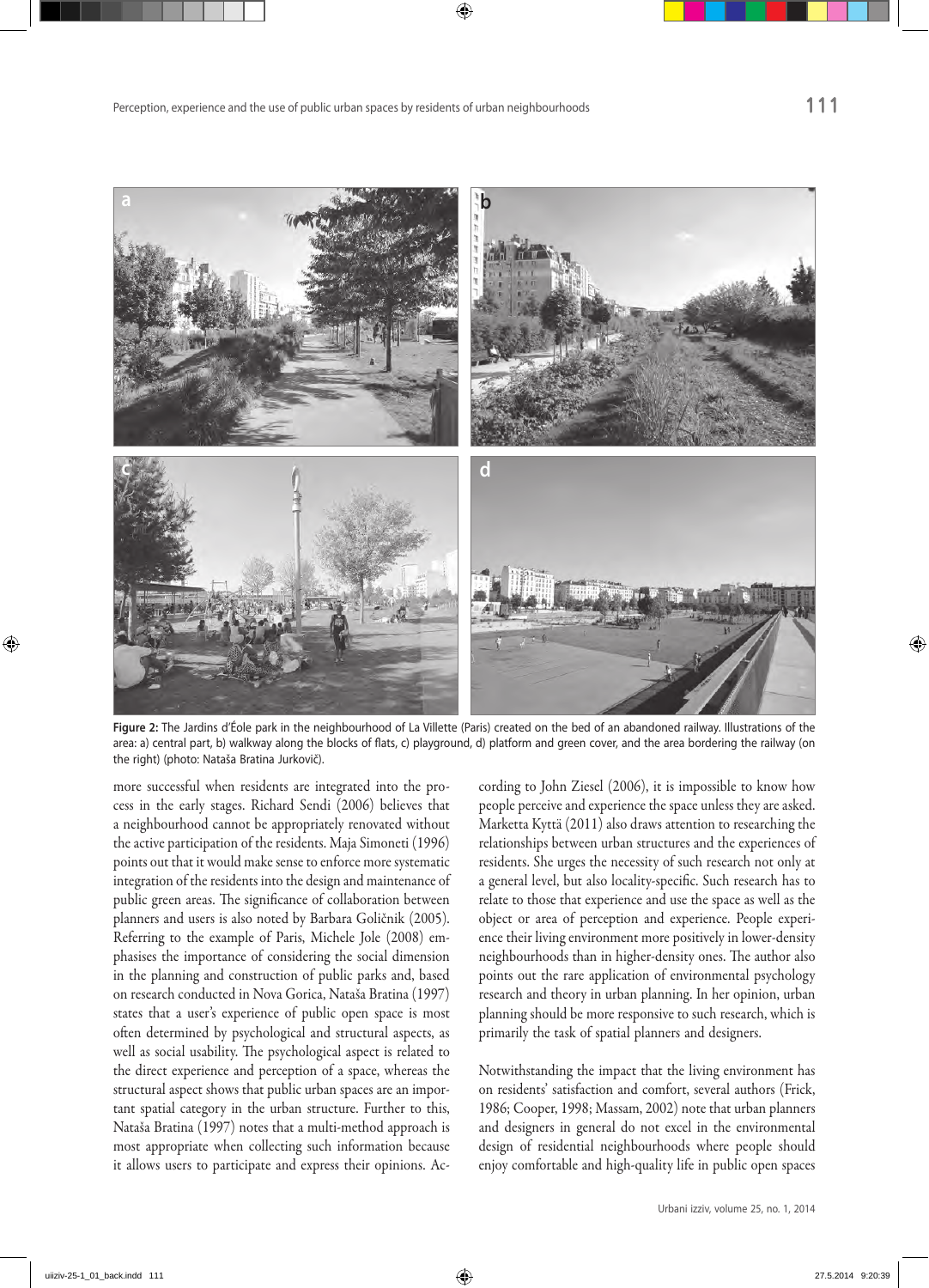| Type of question | Question                                                                                                                                                   |  |
|------------------|------------------------------------------------------------------------------------------------------------------------------------------------------------|--|
| Opening          | Please introduce yourself and tell us how long you've lived in this neighbourhood.                                                                         |  |
| Introductory     | 1. Do you use the green and other open spaces in the neighbourhood in your leisure time? How often do<br>you use them?                                     |  |
| Transition       | 2. How satisfied are you with the design and maintenance of the green areas in the neighbourhood?                                                          |  |
|                  | 3. Are there enough green areas in the neighbourhood?                                                                                                      |  |
|                  | 4. Are the green areas adequately distributed?                                                                                                             |  |
|                  | 5. Are there enough other types of open areas?                                                                                                             |  |
| Key              | 6. What do you like or find very good in the open spaces of the neighbourhood? Please explain your an-<br>swer.                                            |  |
|                  | 7. What don't you like, or what bothers you about the open spaces of the neighbourhood? Please explain<br>your answer.                                     |  |
|                  | 8. What do you usually do in the open spaces of the neighbourhood?                                                                                         |  |
|                  | 9. What do you miss in the open spaces of the neighbourhood, or what activities can't you perform that<br>you would like to?                               |  |
|                  | 10. What do you as a user of these green and open spaces find as obstacles or as disturbing elements or<br>issues in the open spaces of the neighbourhood? |  |
| Ending           | 11. What would you change to make the green and other open areas better or what improvements do you<br>propose to the open spaces of the neighbourhood?    |  |
|                  | 12. Would you participate in voluntary maintenance of the open spaces and in making any improvements?<br>How would you participate?                        |  |
|                  | 13. Is there anything you would like to say but didn't have an opportunity to do so yet?                                                                   |  |

**Table 1:** Focus group questions

intended for daily use. The participation of residents and their opportunity to influence the decision-making process on spatial planning in order to improve the quality of life in residential areas are essential. If planners and designers do not know the needs of people living in a certain neighbourhood, they cannot appropriately plan and provide for improvements in these communities. Terry L. Cooper (1998) claims it is the task of those responsible in public administration to encourage participation in the decision-making process, in particular when it refers to planning new activities or renovating their neighbourhood. According to Cliff Moughtin (2003), it is im‑ portant for planners and designers to pay attention to the users and their opinions, and to take note of the issues they bring up as well as their proposals. In his opinion, such collaboration could effectively help reduce the controversies that often arise between planners and users. Hence, data should be acquired by observing the behaviour of users of open urban spaces, and their opinions on the best use of open space within their own living area should be taken into consideration.

# **4 Methodology**

In researching the perception, experience and use of open space in residential neighbourhoods, a combination of two methods was used: focus groups and a socio‑spatial schema. The first method makes it possible to collect participants' opinions on

various issues of perception and use of space, and the second facilitates a more accurate spatial location of data.

I sought answers to the following two sets of issues: a.Experience and perception of space by residents:

- Perception of opportunities to fulfil their needs in open spaces;
- Significance of individual aspects of open space and its elements in experiencing these areas;
- Effect of open spaces on wellbeing and satisfaction;
- Interconnections between residents and neighbouring areas.
- b.Use of open space in residential neighbourhoods:
	- What areas they get together in and how they use them;
	- • Opportunities and restrictions on the fulfilment of their needs;
	- Use of street furniture;
	- Popularity of areas in the neighbourhood;
	- Ratio between use of areas inside and outside the neighbourhood.

A focus group is a form of research in which a group of peo‑ ple actively participate and express their opinions. It is usually a meeting of a small number (from six to a maximum of twelve participants) that are guided in their discussion on a specific topic (Uwe Flick, 2009). It allows people to acquire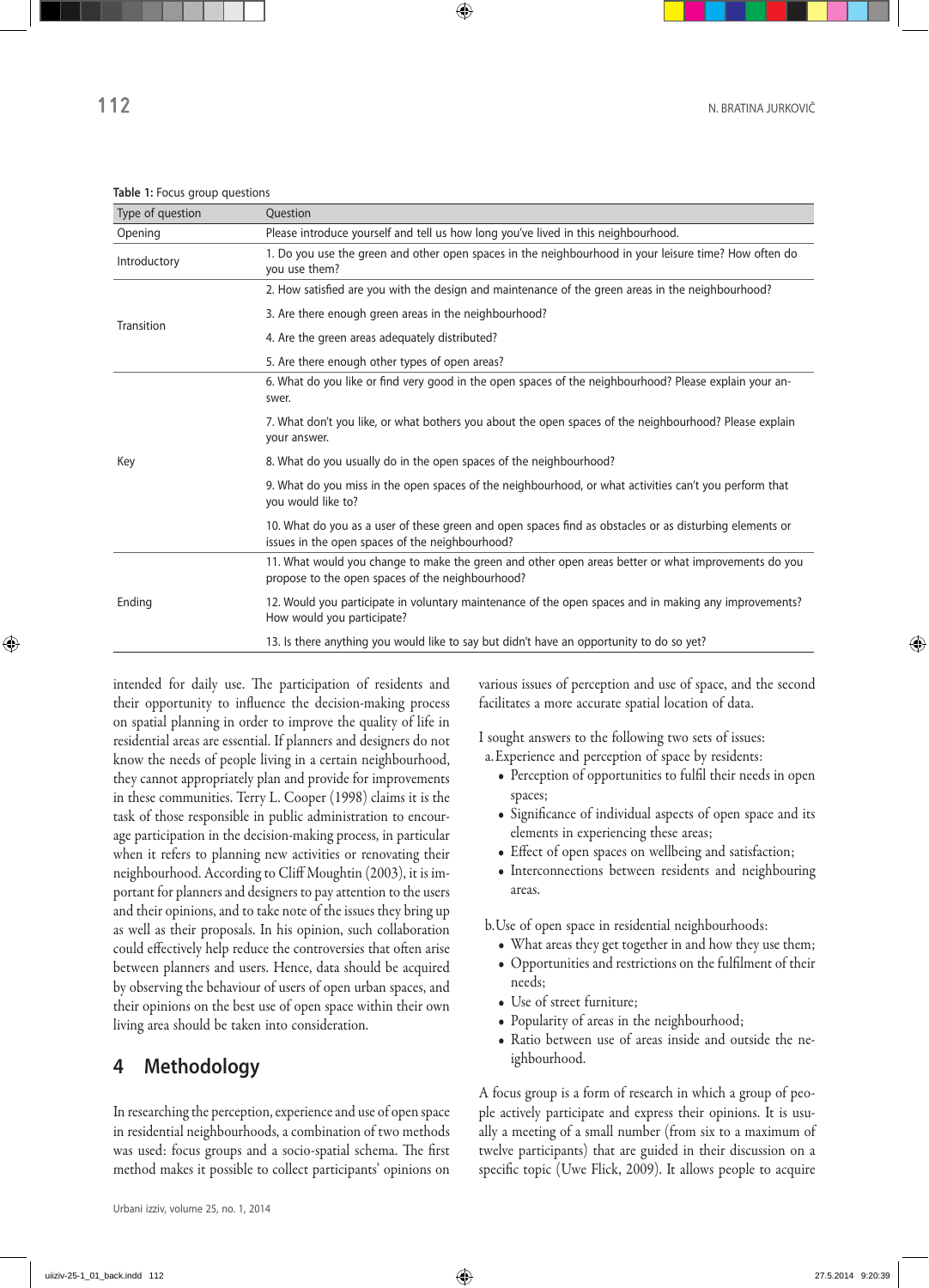data on participants' viewpoints taken in the context of others' viewpoints. The discussion is based on the researcher's own plan or previously defined questions. The advantage of focus groups (see Zeisel, 2006; Barbour, 2007; Šarić, 2007; Stewart, 2007; Flick, 2009) is that they allow insight into a diversity of opinions on a specific topic.

Graphic and other visual approaches (cognitive maps) that determine how people imagine their environment and spatial relations offer useful data for spatial planning (Polič et al., 2002). They represent an individual's mental representation of space, which is a result of cognitive mapping of the environment, with location and content information. A socio‑spatial schema (Lee, 1976) is one such method. On a cartographic map, participants circle the areas they most often use, those they consider their own, those they like and so on. This method has most frequently been used to determine the perceived area of a neighbourhood. In research on the perception of a local community (Polič et al., 1991) it has also been used to identify areas that residents find uncomfortable. The advantage of this method is that it provides quite accurate spatial locations for participants' answers.

Three focus groups were conducted in the research. The discussion was based on a pre-formed twelve-question checklist (Table 1) relating mainly to green and other open areas, and to their condition, quality and use. A socio‑spatial schema was acquired through a colour cartographic map of the city displaying the research area. The participants were asked to mark certain places and areas on the map (home, neighbourhood, and comfortable and uncomfortable zones).

### **4.1 Research area**

The research included residential neighbourhoods in the area around Vito Kraigher Primary School in the Bežigrad district of Ljubljana.[6] The area in question has sports fields and other facilities, green spaces, basic provision of services (shops, including a bakery, a hairdresser, a beauty salon, a watchmaker, an optician, various bars and restaurants, a primary school, three preschools, a church, a library, a police station etc.) and also some small companies and craft workshops. The central area encompasses the primary school with a complex of sport grounds, an urban park and playground (Figure 5), a paved platform that functions as a square (Figure 6) and a tree-lined street (Figure 7), which is the primary connection with the city centre for pedestrians and cyclists. The central area is surrounded by a combination of blocks of flats and single-family houses with gardens (atrium, terraced and detached houses). On the western boundary, which borders a railway, there is a small railway station. The buildings housing craft and commercial activities along the railway line are combined with mainly

single-family detached houses. There are also some neglected and abandoned structures that are falling apart and make the area look disorderly and degraded (Figure 13).

Compared with other parts of the city, the research area has a lot of green areas. There are mainly smaller, rather poorly designed green covers between blocks of flats (Figure 8), some tree‑lined streets, a large city park with plenty of trees and a playground, some individual green areas with poorly maintained outdoor play equipment, some cycling routes and a few walkways intended exclusively for pedestrians as well as private green areas, such as home gardens. Close to the boundaries of the research area there is a recently constructed modern city park with a playground (Figure 9), a walkway and a cycling route that encircles Ljubljana and connects other urban green areas and city districts. Open spaces designed for recreation and sports are a complex of sports fields behind the school, as well as a sports park for athletics, football, tennis and running located on the western boundary of the research area across the railway tracks.

#### **4.2 Participants**

Adult residents (eighteen and older) that live in the area were invited to participate in the focus groups. They were invited personally by e‑mail, in which the purpose, the participation in groups and the course of work were all explained. Most of the people invited (90%) responded to the invitation and participated in the focus groups. They were mainly parents of children that attend Vito Kraigher Primary School as well as some other younger and older residents. The three focus groups had a total of twenty-seven participants, of which seven were men and twenty women. The participants also included a person with special needs in a wheelchair. The participants mainly knew each other. Their age varied from twenty to eighty-four years (averaging 44.4 years). Thirteen participants live in an apartment building and the remaining fourteen live in a house with a yard (detached or terraced). Three participants have lived in this area since birth, but most of them have moved in from elsewhere and have lived in the area between eight and seventy-three years. The community mainly includes families with one or two children, whereas the older participant lived alone.

#### **4.3 Proceedings**

Focus groups were held in February 2013. At Vito Kraigher Primary School, three groups with eight, nine and ten participants were held with a duration varying from a minimum of one hour and thirty minutes to a maximum of two hours and ten minutes. The discussion was moderated by a researcher working from set questions, and was recorded with the prior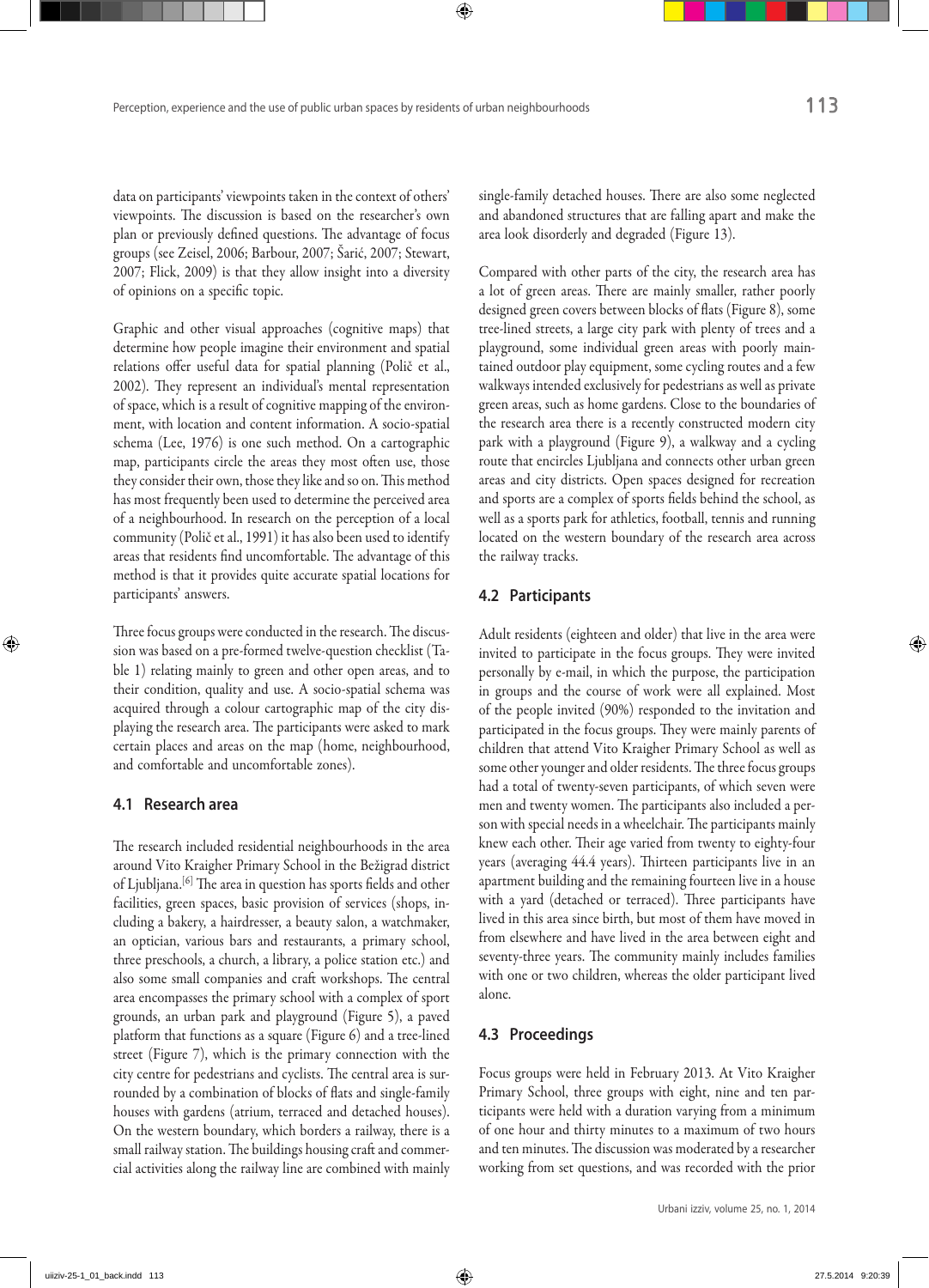| Public green and other open areas                                              | All answers                                                                                                                                                                                                                                                                                                                                                                                      |
|--------------------------------------------------------------------------------|--------------------------------------------------------------------------------------------------------------------------------------------------------------------------------------------------------------------------------------------------------------------------------------------------------------------------------------------------------------------------------------------------|
|                                                                                | (according to questions asked)                                                                                                                                                                                                                                                                                                                                                                   |
| Significance                                                                   | Public green areas are very important for everyday leisure time. The proximity and<br>arrangement of green and other open areas improves the neighbourhood's quality of<br>living.                                                                                                                                                                                                               |
| Type of use                                                                    | Green and other open areas are mainly used for children's play, sports (in particular<br>running and cycling), walks (with and without a dog) and for connection (on foot, by<br>bike) to other parts of the city.                                                                                                                                                                               |
| Arrangement and maintenance of green areas                                     | The larger central areas of urban parks and playgrounds are well designed, but poorly<br>maintained. Smaller green areas between blocks of flats were considered very poorly<br>arranged, very neglected and abandoned although they are important for daily use<br>and offer a place for short breaks for residents. They highly appreciate tree-lined stre-<br>ets used for walks and cycling. |
| Presence of green and other open areas                                         | There are enough green and other open areas in the neighbourhood. According to<br>the residents, they experience the neighbourhood environment as being a "green<br>neighbourhood" while simultaneously pointing out the shortage of such areas at the<br>boundary of the research area.                                                                                                         |
| Zones they appreciate and like using                                           | The central park with the playground in front of the primary school, the more recent<br>urban park at the boundary of the research area, the walkway and cycling route aro-<br>und the city, the sports fields and areas for recreation.                                                                                                                                                         |
| Disturbing factors and zones they do not appreci-<br>ate and do not like using | Poorly maintained green areas, the neglected and inaccessible city centre football<br>stadium, poor visibility, a sense of danger in the garage area located next to blocks of<br>flats, poorly maintained service areas with an open market, abandoned buildings, the<br>disorderly space around the railway workshops along the railway line.                                                  |
| Obstacles to using public open areas                                           | Very busy streets, uncontrolled level crossings near the sports park, streets crowded<br>with too many parked cars, neglected area along the railway, obstacles on sidewalks,<br>lack of crossings for disabled people and parents with baby carriages.                                                                                                                                          |
| What is missing                                                                | A connected system of green areas, <sup>[7]</sup> additional cycling routes, more tree-lined stre-<br>ets. In the single-family housing neighbourhood, residents miss a platform for playing<br>basketball, shared green areas with benches and spaces to get together with neigh-<br>bours.                                                                                                     |
| Participation in spatial design                                                | Most would voluntarily participate in designing and maintaining the open space in<br>their neighbourhood.                                                                                                                                                                                                                                                                                        |
| Various (what they wanted to add or say)                                       | The district community is not active enough in connecting with the municipal com-<br>munity. Due to an increased number of apartment break-ins over the last few years,<br>they especially pointed out the issue of neighbourhood security. Nevertheless, they<br>said they mainly feel safe in public open spaces except at night in the zones without<br>sufficient lighting.                  |

#### **Table 2:** Experience and use of public green areas in three focus groups

consent of the participants. The discussion was casual and dynamic in all focus groups. The participants exhaustively presented their opinions and they interacted with each other. At the end of the focus group discussion, all participants - according to socio‑spatial schema – marked the map with the point where they live, the area they perceive as being their neighbourhood, the comfortable zones they like and often get together in, and any uncomfortable zones they do not like and do not get together in. The participants exhibited a good orientation on the map and marked the required areas. During data analysis, the acquired graphic data of all the participants was combined into one cartographic base together with all the data gathered on individual perceptions of the neighbourhood, the comfortable and uncomfortable zones, and so on. The response for each subject topic was averaged in the following manner:

the areas where answers were dense and repeated several times were marked as an average answer on the cartographic base. Hence I acquired three socio-spatial schemas for each individual question. Figure 4 shows the average of the response from all participants regarding their definition of comfortable and uncomfortable zones. The illustration shows the locations of the most relevant zones and their intersections (zones per‑ ceived as being both comfortable and uncomfortable).

### **5 Results and discussion**

The results of this empirical research are substantive and methodological. The substantive results identified key factors for consideration in planning a public open space. The meth-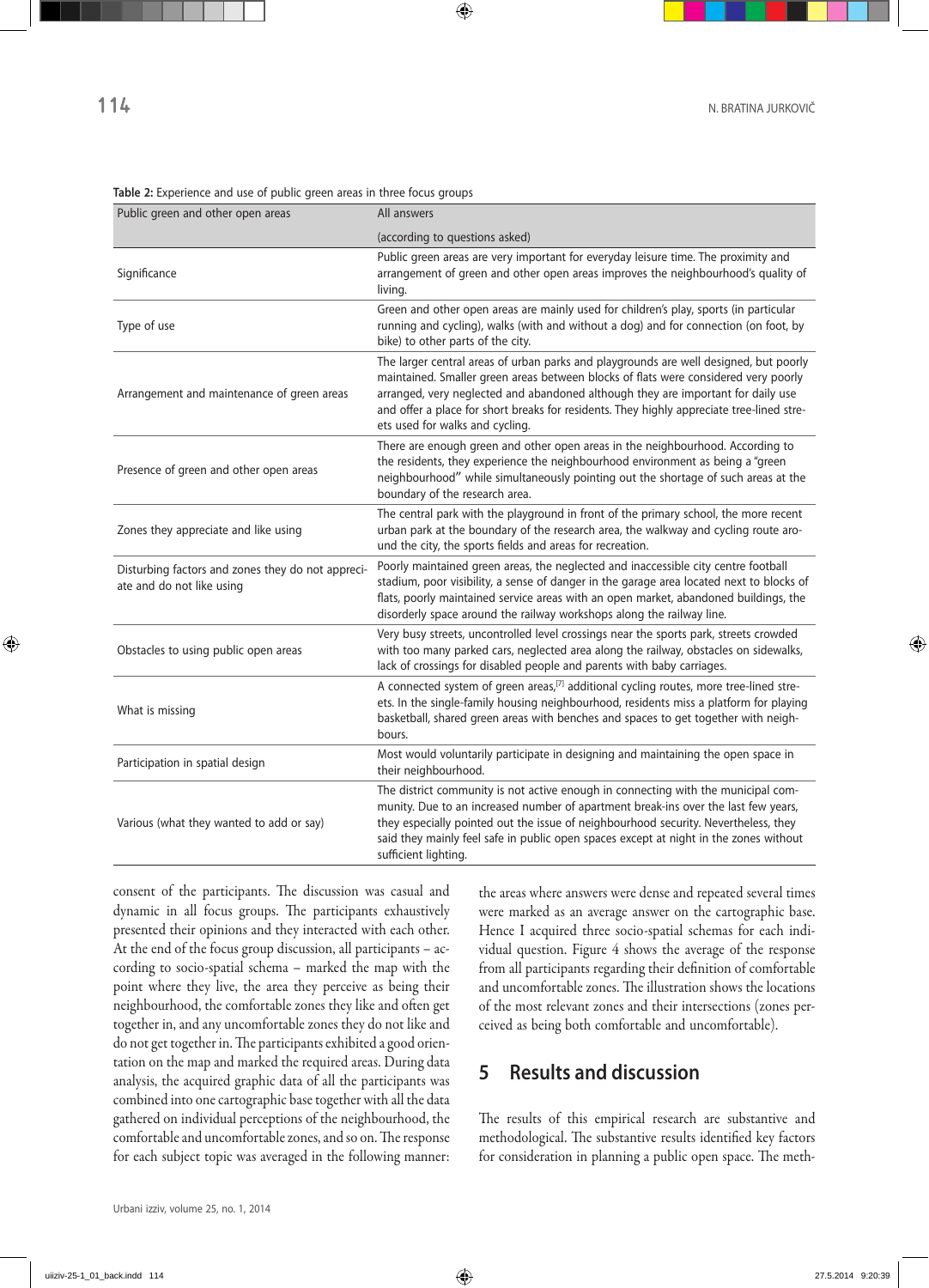

Figure 3: Examples of three extreme responses about one's neighbourhood on a socio-spatial schema; the place of residence (marked "x") and neighbourhood (circled): a) an example of a neighbourhood as a small area around a residence, b) an example of a neighbourhood as a medium-sized area around a residence, c) an example of a very large neighbourhood area (Illustration: Nataša Bratina Jurkovič).

odological results testified to the usefulness of focus groups when used in combination with the socio-spatial schema in identifying the factors relevant for acquiring data on spatial perception, use and planning. The results of both methods complement and do not exclude each other. The findings acquired in focus groups (comfortable and uncomfortable zones) were confirmed by the socio-spatial schema.

The participants provided useful data and offered proposals and critiques of the existing conditions that planners would do well to consider in renovating public open spaces in the re‑ search area. The findings of the focus groups (Table 2) pointed out the significance, use and condition of the areas in question, as well as the attitude of residents towards public green areas in their everyday leisure time. The residents expressed satisfaction with the extent of the green areas but not with their distribution, which is too centralised. In their opinion, the central areas are well designed but poorly maintained, whereas the smaller green areas (and in particular those between the blocks of flats) are rather neglected. They defined the obstacles they find disturbing in the use of open spaces, indicated shortcomings and activities they miss, and expressed their willingness to participate in redesigning the spaces. Attentive and concentrated participation in focus groups showed the interest of residents towards the condition of public green and open areas as well as towards their design and maintenance. The participants with yards by their houses said that, although they use them every day for relaxation, they still use public open spaces to do sports and other recreation activities or just to socialise. Due

to the lack or non‑existence of such areas in neighbourhoods with single-family houses, their residents said they miss them.

The answers also show some significant discrepancies in residents' views, although the method is mainly aimed at acquiring common views. The discrepancies were most evident between the views of the younger and older participants. Younger participants believe the area is too quiet and lacks a centre to hang out and engage in activities. They miss a square with a bar, bakery and similar services (a "city beat") that could develop into a central meeting point for friends and neighbours. Older participants pointed out the very opposite; they want a quieter environment with more green design features, more waste bins and benches on the walkways where they could rest. Discrepancies also occur between the views of participants with families with preschool children and those with older children, who independently use open spaces. Those with small children stated that the diversity and design of playgrounds is adequate, except that some areas around the blocks of flats are neglected and the play equipment is not maintained. The participants with older children indicated a lack of small areas with urban equipment intended specifically as a children's hangout (such as place to play basketball or table tennis, several benches placed together for socialising, etc.). Parents that take their children for walks in baby carriages and a participant with a wheelchair noted that the open spaces are generally not adapted to physically disabled persons. In addition, they also mentioned poor visibility and unprotected crossings, and particularly an uncontrolled level railway crossing (Figure 10) that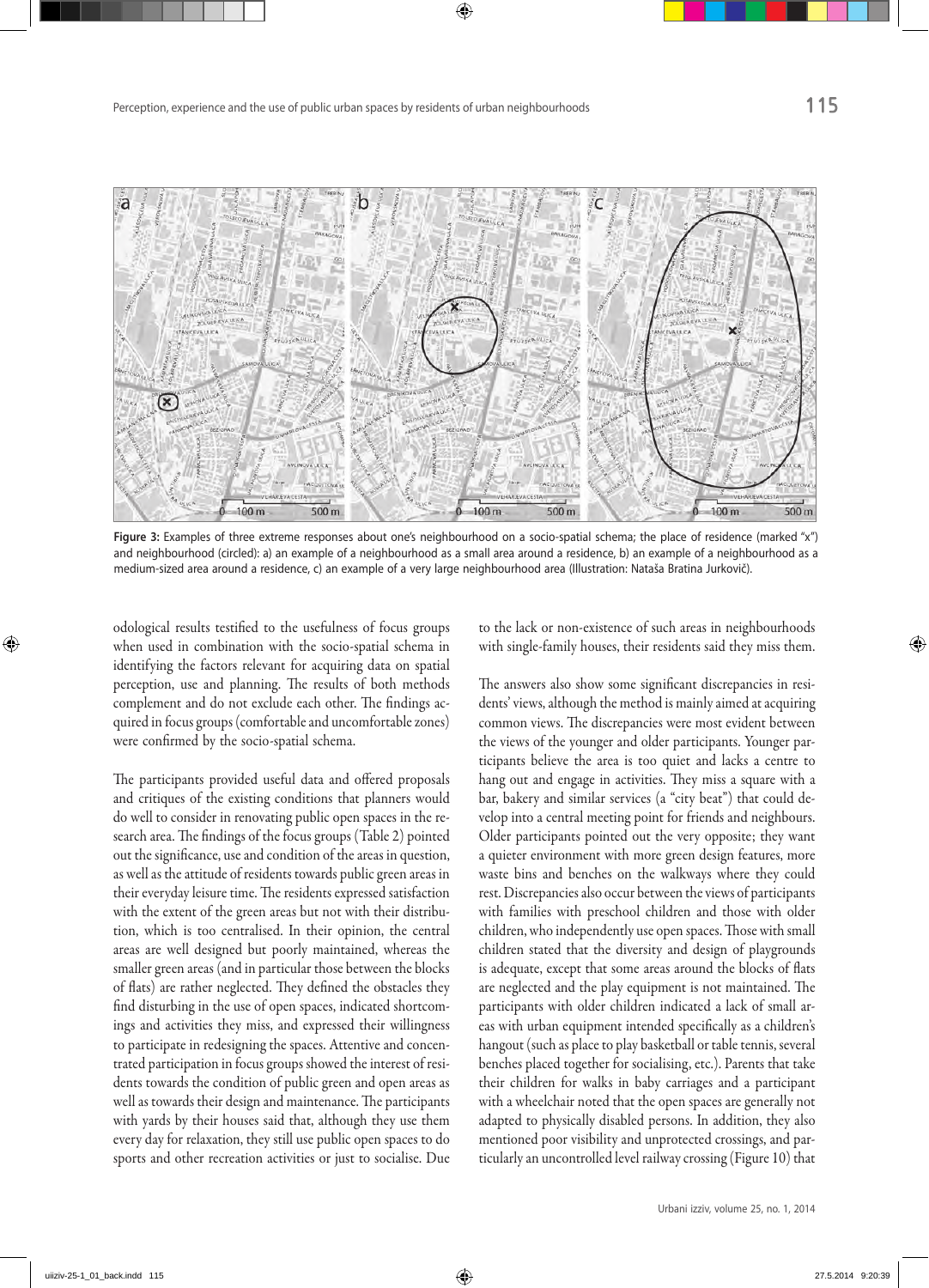

Figure 4: Illustration of comfortable zones that residents like going to and uncomfortable zones they do not like going to; average of all answers (Illustration: Nataša Bratina Jurkovič).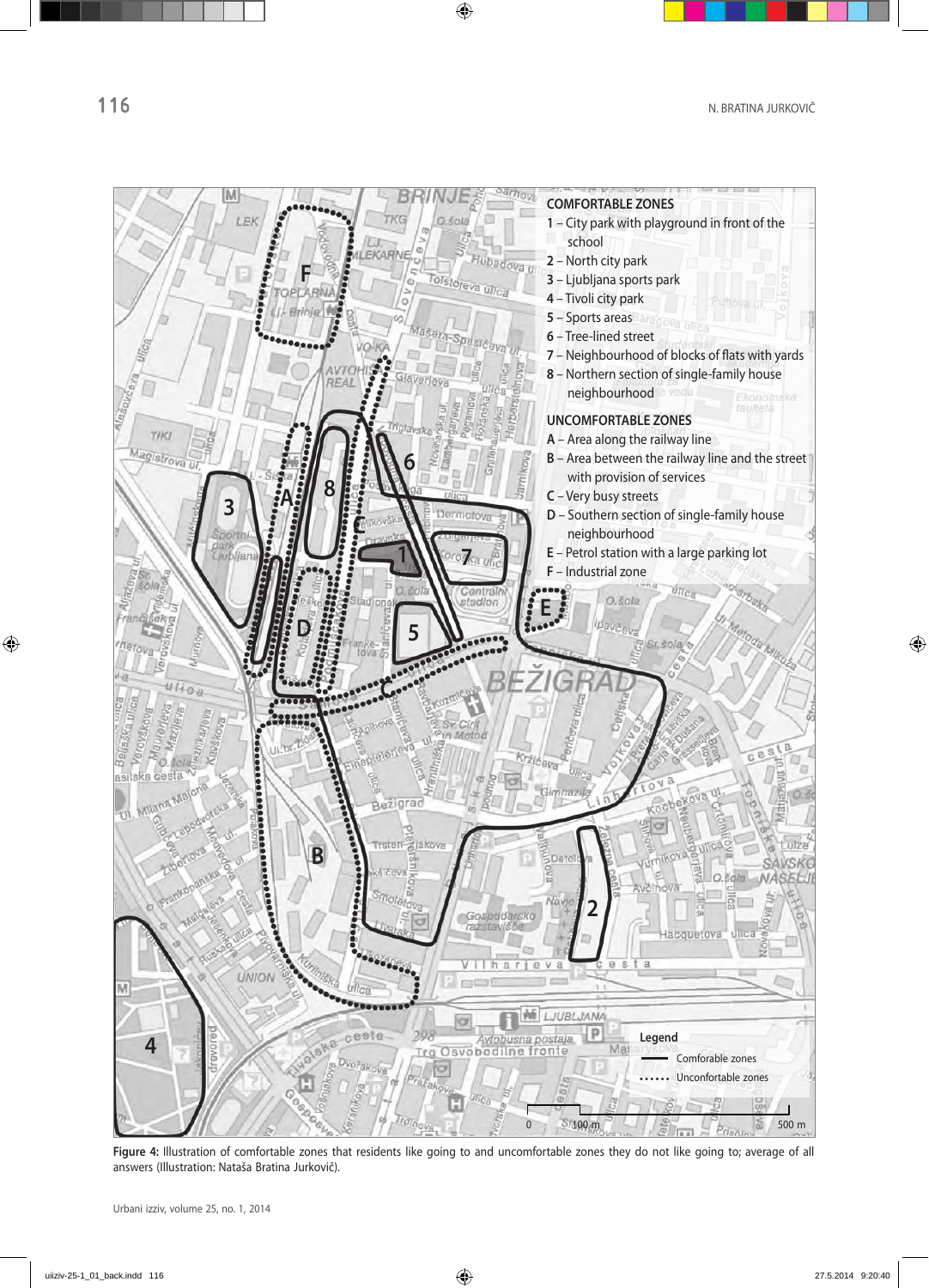presents an insurmountable obstacle for disabled people and prevents them from reaching the sports parks and walkways on the other side of the track. There were some differences between the participants that live in single-family houses and those in blocks of flats. The residents from single-family houses miss shared public areas for hanging out with neighbours and for use by teenagers. They believe their private yards cannot fulfil the same need for a spontaneous hangout area for both teenagers and adults in close proximity to their homes.

As part of the research on preferences for home surroundings and locations, Skifter Andersen (2011) found differences in preferences between young people, families with children and the elderly. Young people's preferences are proximity to social networks, being close to city life and transport. In contrast, the proximity of social networks is not so important for the elderly; they expressed preferences for nature and peaceful surroundings. Findings from his study, conducted with Danes, are consistent with those from the participants in my research in Ljubljana.

The views and opinions of residents expressed in the context of focus groups facilitated the interpretation of the data acquired through the socio‑spatial schema. The matters that participants raised during discussion were also marked on a map; that is, they were included in their socio-spatial schema. Most participants marked all of the required zones. It is interesting to note, however, that six participants marked only comfortable zones, claiming that there were no zones they considered uncomfortable. Some participants also marked zones outside the neighbourhood (i.e., outside the map area using a line and arrow) where they like going: Tivoli Park, Rožnik Hill, Mostec Recreational Park, and Mount Saint Mary (*Šmarna gora*). These are elevated natural green areas that are very popular among citizens for walks and recreation.

### **5.1 Perception of neighbourhood**

The examples from Figure 3 show that participants can perceive their neighbourhood in very different ways. Some perceive it as merely the area in close proximity to their residence (Figure 3a, 50–100 m in diameter; ten responses) whereas others see the neighbourhood in a wider extent, covering nearly the total research area, or even broader (Figure 3c, 700–1300 m diameter; four responses). Some participants mark the neighbourhood as an oval area around their point of residence, whereas others precisely marked certain streets and spaces they find relevant on the map. Two participants indicated their neighbourhood to be the area close to their home that they find comfortable and liked going to. Hence their neighbourhood and comfortable zone intersect. Most participants perceive their neighbourhood as a medium‑sized area around their residence, at a scale that ensures they still know each other and where they get together with their neighbours (Figure 3b, 250–450 m in diameter; thirteen responses).

The definition of a neighbourhood and its functions has an important role in the experience and use of this space by its



**Figure 5:** Park with playground identified in the research as the central and most popular and frequently visited green area in the school district; a) playground, b) walkway in the park and c) outdoor play equipment in the park (May 9th Square [*Trg 9. maja*] 1, Bežigrad, photo: Nataša Bratina Jurkovič).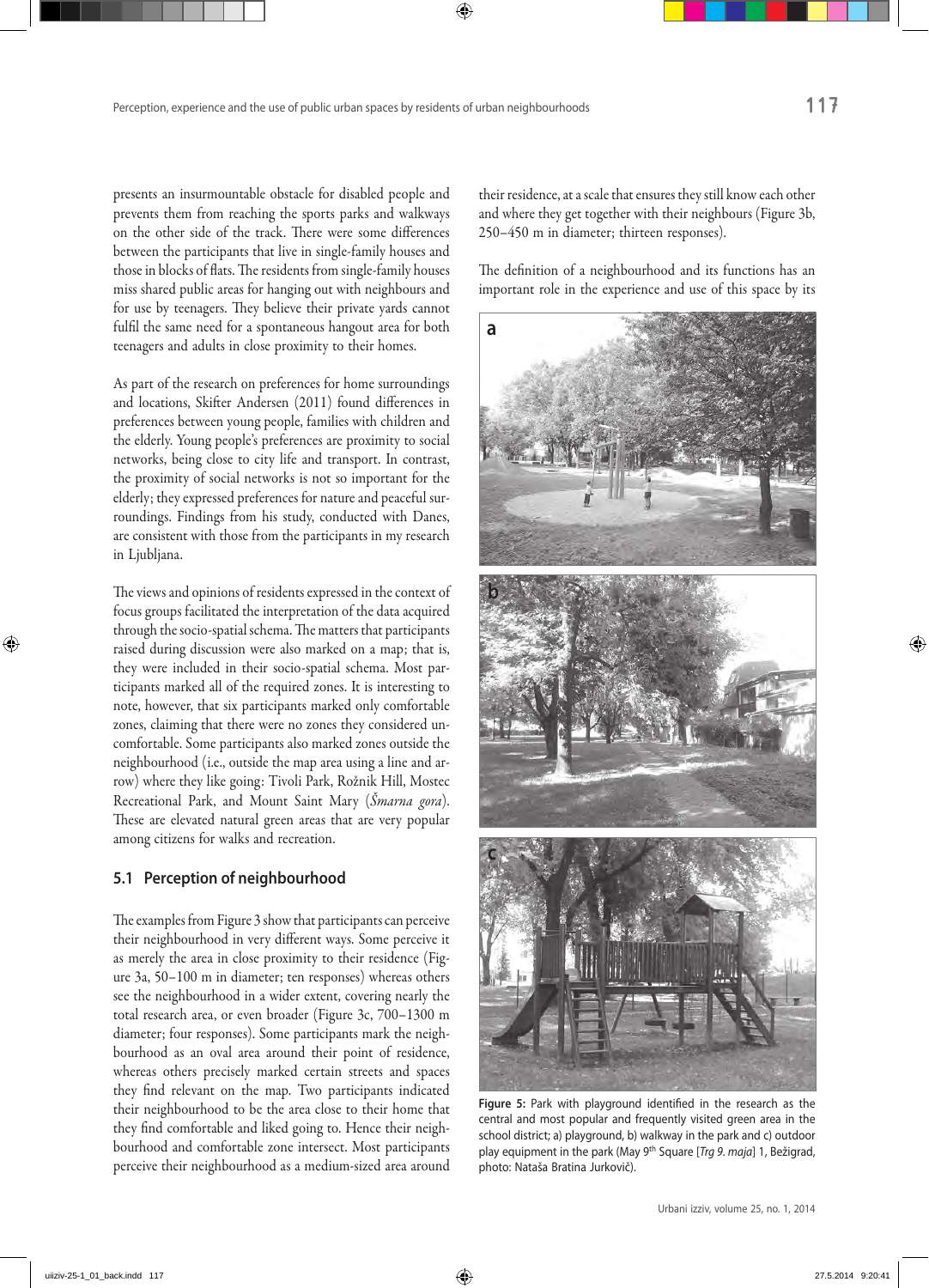

Figure 6: Area in front of the primary school that functions as a square, next to the central park with playground (May 9th Square [*Trg 9. maja*] 1, Bežigrad, photo: Nataša Bratina Jurkovič).



**Figure 7:** Tree-lined street and cycling route used as a primary connection with the city centre (Waterworks Street [*Vodovodna cesta*], photo: Nataša Bratina Jurkovič).



**Figure 8:** Smaller, poorly maintained green cover with outdoor play equipment (Glavar Street [*Glavarjeva cesta*], photo: Nataša Bratina Jurkovič).



**Figure 9:** Modern city park with playground and fenced dog area (north city park, photo: Nataša Bratina Jurkovič).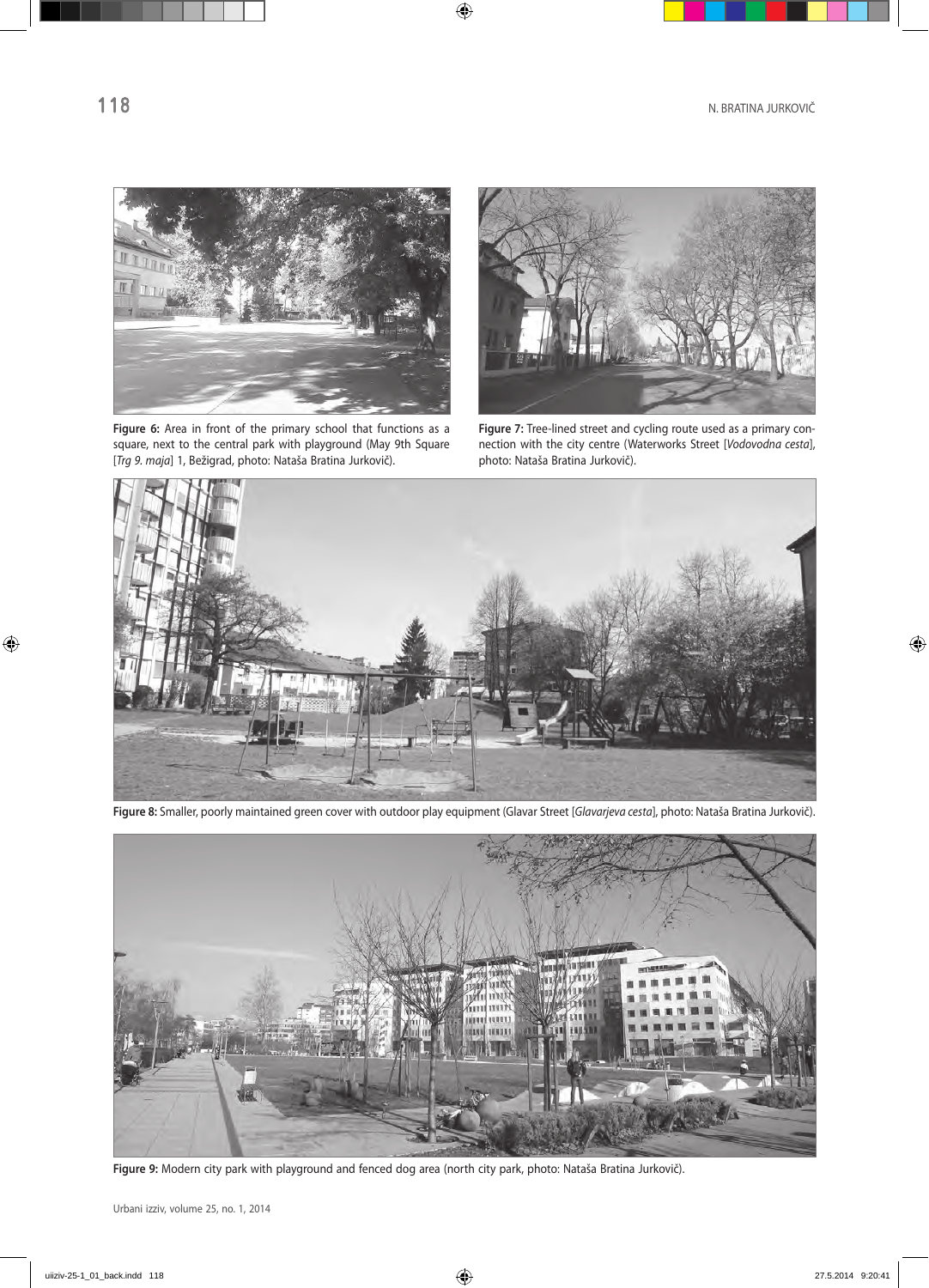residents. Residents feel connected with the area and are more personally responsible and critical of events in an area they per‑ ceive as their neighbourhood than they are towards other parts of a broader area of everyday use. Jane Jacobs (2009) defines the meaning of urban neighbourhoods and argues that most residents of larger cities are very dependent on the functioning of their neighbourhood in everyday life, and at the same time they can fulfil their needs in the entire area of a city.

### **5.2 Comfortable zones**

Comfortable zones are well represented and participants marked a large number and extent of these. The participants generally marked the total research area as comfortable for living and using. Comfortable zones were marked either as several smaller areas or more extensively, so they included all the popular areas they like using. If one compares all positive areas (Figure 4) marked by the majority of residents on the socio-spatial schema, it can be seen that all residents find the central park with a playground in front of Vito Kraigher Primary School (marked 1; for a photo see Figure 5) to be comfortable. They marked some additional individual areas (Figure 4): large city parks popular for playing, taking walks and

recreation (marked 2 and 4), a tree‑lined street (marked 6) and the sports fields (marked 3 and 5). Some comfortable zones intersect with uncomfortable zones.

### **5.3 Uncomfortable zones**

Uncomfortable zones are only identified in particular places and not throughout the research area. Residents were almost unanimous in the identification of these zones (Figure 4). They marked them along the railway line (marked with A; for a photo see Figure 11, and B; for a photo see Figure 13), which surrounds the research area, as well as some other smaller areas (Figure 4), such as very busy streets (C), a petrol station with a neglected parking lot (E), an industrial zone with a heating plant (F; for a photo see Figure 12). Some participants did not mark any uncomfortable zones because they did not perceive any as such. It is interesting that, regarding the area along the railway line, its southern section (A; for a photo see Figure 11b), appears twice, both as an uncomfortable and comfortable zone. This means that the area has potential, but should be redesigned according to the proposals set out by the residents.



**Figure 10:** Uncontrolled level crossing for pedestrians near the Ljubljana Sports Park (photo: Nataša Bratina Jurkovič).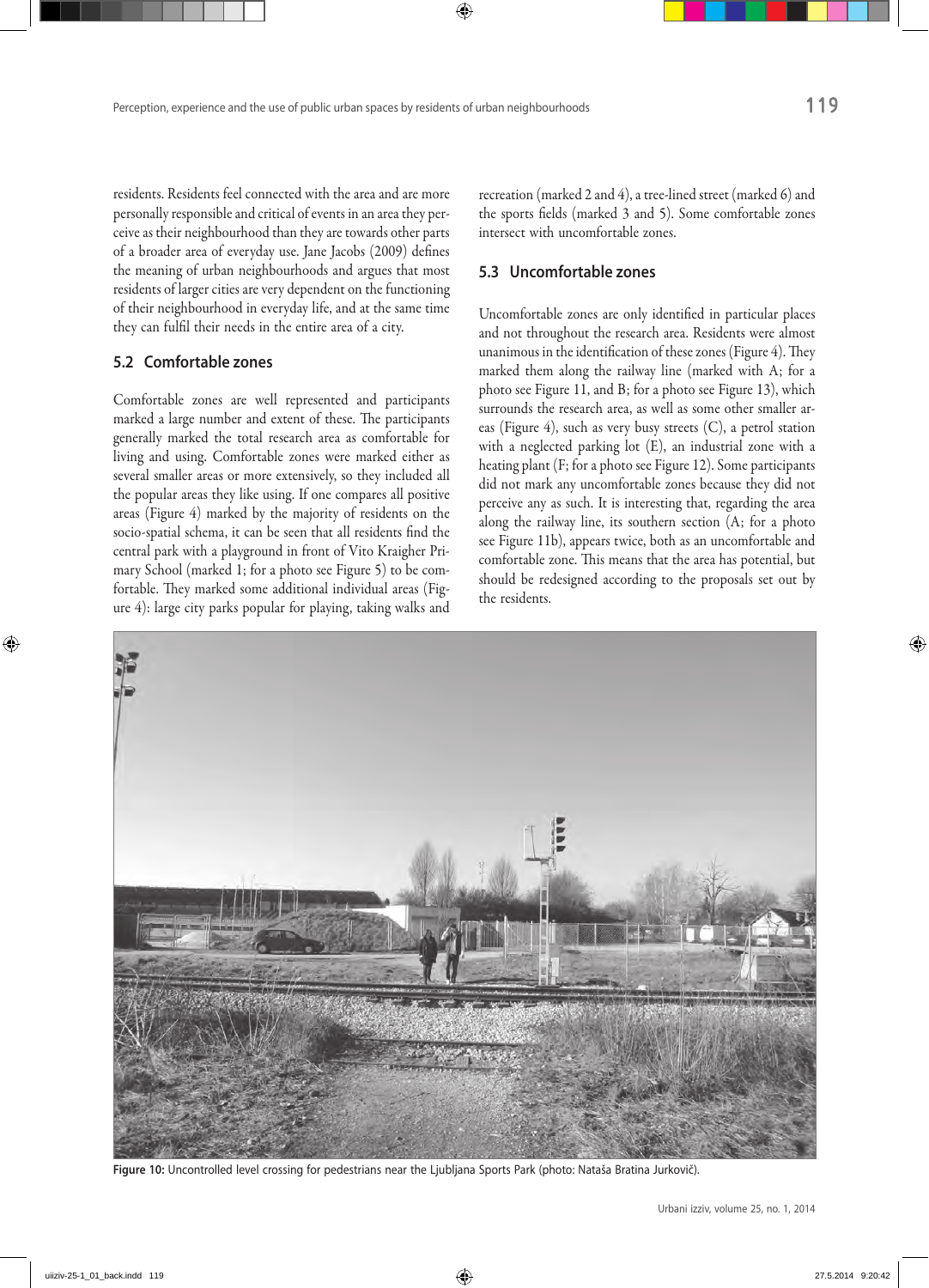



**Figure 11:** Degraded and neglected area along the railway line in the direction of Kamnik marked as uncomfortable: a) view north towards the Kamnik–Savinja Alps and b) view south (photos: Nataša Bratina Jurkovič).









**Figure 12:** Industrial area with heating plant (photo: Nataša Bratina Jurkovič).



**Figure 13:** Largely neglected area along the railway line at the boundary of the research area: a) structures falling apart, b) abandoned areas, c) route along the railway tracks and d) neglected areas with waste (photo: Nataša Bratina Jurkovič).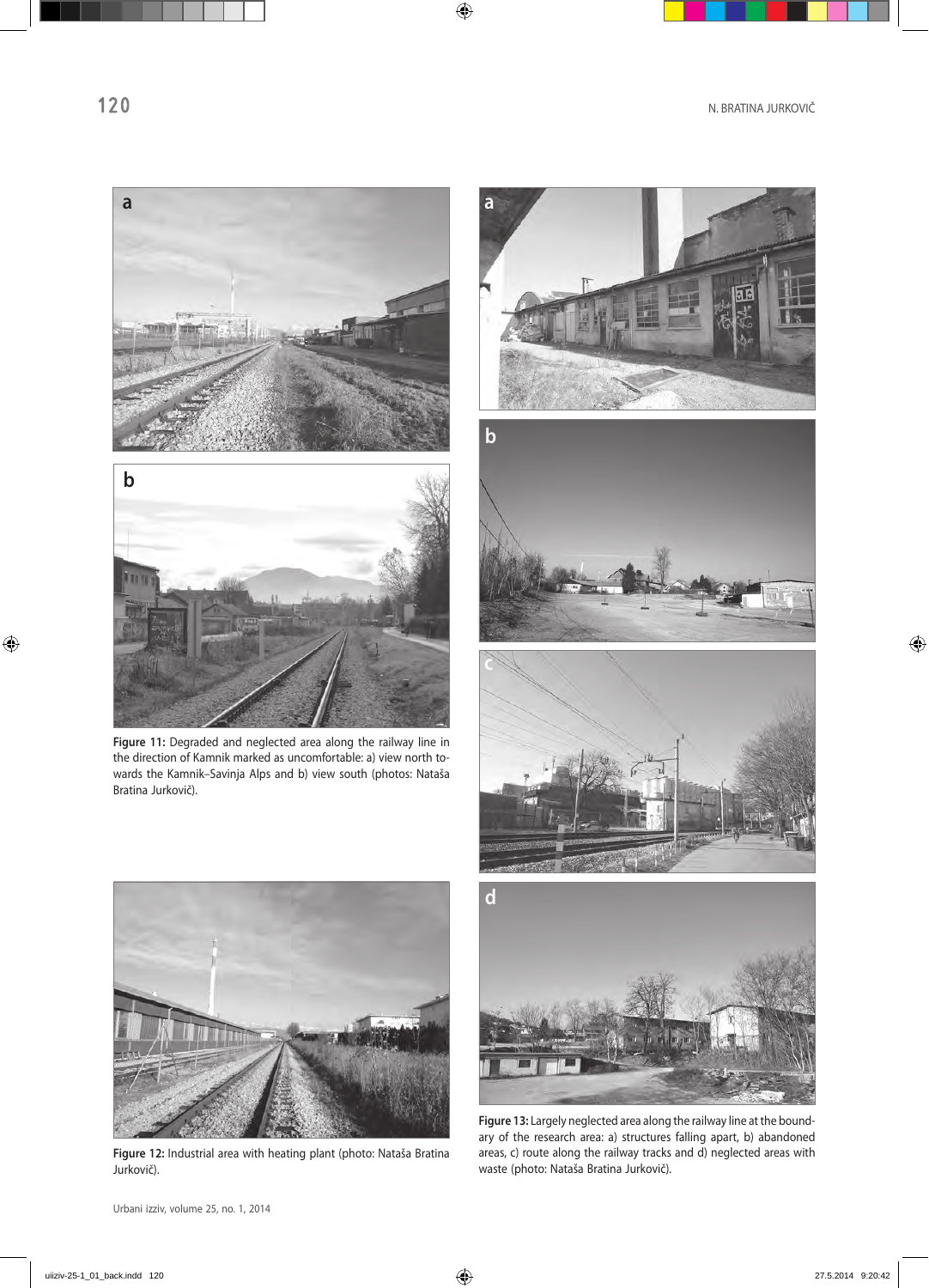Another such example is the southern section of a single-family housing residential district (D) that is seen as uncomfortable, whereas a broader area of the same section of the neighbourhood is enclosed within a larger comfortable zone. This district is effectively divided into two sections: the northern section is marked as comfortable (8) and the southern section is seen as an uncomfortable zone (D). This can be explained by the fact that the zone marked as comfortable is better designed, with a small park, a playground, a coffee shop and a pet clinic as well as less traffic due to a cul-de-sac. On the other hand, the southern section (D) provides fewer activities and has several structures that are neglected or even falling apart; in addition, it has constantly flowing traffic.

According to the answers given in the focus groups, the number and extent of marked comfortable and uncomfortable zones on the cognitive map depend on the residents' activity and their use of green and other open spaces within their residential neighbourhood. Participants that intensively use open spaces for everyday relaxation, physical exercise and other forms of recreation know the research area far better, and so they marked several different zones on the map. Participants that hardly ever or never use green and other open spaces in their residential neighbourhood marked only small zones around their home because they are not familiar with the broader area.

### **5.4 Spatial planning guidelines**

The research findings show that residents find open public spaces in residential neighbourhoods very important. It illustrates how their perception of comfortable and uncomfortable zones, their condition, the design and maintenance of green and other areas, and the disturbing elements and obstacles in the spaces are all reflected in residents' everyday use. Some findings are expected; for example, the positive impact of regular maintenance of green areas and the provision of various activities in all open spaces. Some factors are mutually interdependent; if open spaces are well planned and custom‑designed for the residents they are frequently visited and used, whereas if they are neglected, degraded or restricted by obstacles, they are empty – although they have the potential to be renovated and improved.

Based on my findings, I formulated some guidelines that can be applied to public open space planning in urban residential neighbourhoods:

- • Proximity, good design and regular maintenance of green and other open areas are important if they are to offer a better quality of life in the neighbourhood.
- • Residents use green and other open areas for a variety of activities, and therefore such activities have to be included

at the design and planning stage. Tree-lined streets forming green corridors for use as walkways and cycling routes are considered very important by residents. Diversity of use is seen to be advantageous and an attraction within urban open spaces.

- • Planners and investors need to pay more attention to the quality of design of the smaller and more fragmented green and other open areas that lie in close proximity to residential buildings, and not just concentrate their design work on the larger central areas (such as parks, playgrounds and sports fields).
- • Green ground areas in residential areas have to be evenly distributed and interconnected in a system that allows users to freely pass from one zone to another.
- • The zones they appreciate and therefore like using are usually of high-quality design and are regularly maintained.
- The zones identified as uncomfortable are acting as disturbing factors in the urban space and need to be renovated and redesigned as soon as possible.
- The particular obstacles to the better use of open spaces are very busy streets, major intersections, uncontrolled street and level crossings, blocks of garages and parking areas with poor visibility, and any other neglected and degraded urban areas.
- What residents particularly wish for, and should therefore be considered in renovating or improving neighbourhoods, is a network of green areas connected in a green system, whereas single-family house residents wish for shared public open areas to get together in, even though they have private yards.
- Residents find security in their neighbourhood important, and so they expect good lighting on principal walkways and cycling routes.
- Generally, residents perceive their neighbourhood as a medium‑sized area around their home, an area where they still know neighbours and where they get together with them. They are attached to this area, and find it very important; they perceive it as theirs and identify with it.
- • Collaboration between the city district and their own neighbourhood is seen as very important. They believe they can help solve problems in their neighbourhood and thus influence city policy. In their opinion, the current level of collaboration is highly deficient.

### **5.5 Compliance of both method results**

The results show compliance between data acquired by individual methods. This might be attributed to the consecutive implementation of proceedings, whereby the second (socio‑spatial schema) followed the first, which addressed the research subject. The findings of other researchers (e.g., Lee,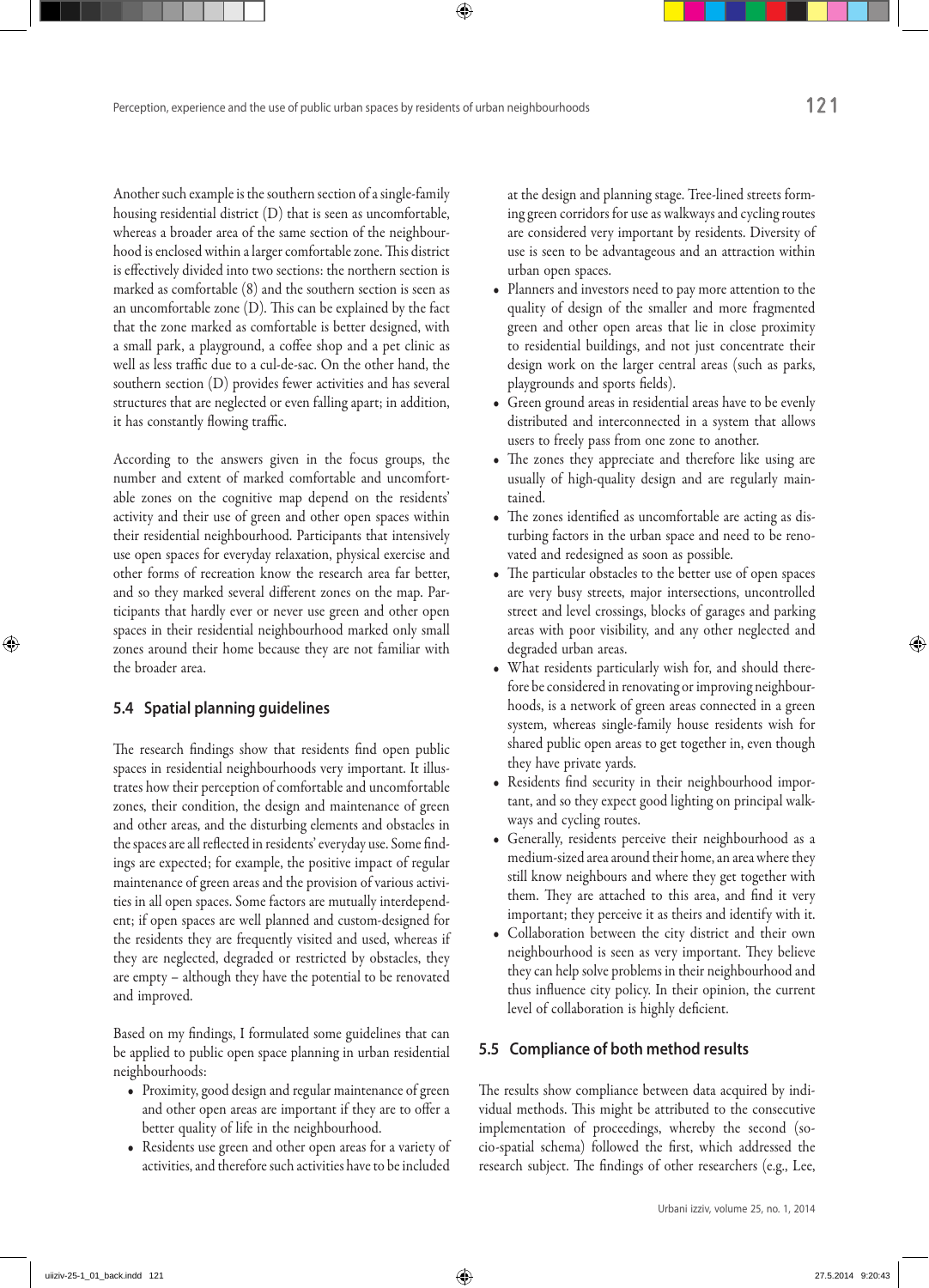1976; Polič, 2002, Kim & Penn, 2004; Lynch, 2010) suggest that the spatial features of configurations in real environments and the spatial features of cognitive maps in spatial cognition are closely related and in general they conform. Other researchers used methods individually for studies in spatial use and experience, but I have not noticed anyone using them both in a single research project. James Potter and Rodrigo Cantarerro (2006) indicated they used focus groups in their research as a preliminary method and used the results gathered to facilitate the formulation and adaptation of a subsequent questionnaire. Some authors (Kim & Penn, 2004; Kuipes et al., 2006; Lynch, 2010) note the successful use of different methods in the analysis of cognitive maps, which are graphical methods of providing spatial definition to answers on cartographic plans or sketches of a space drawn from participants' memory.

My research has shown that spatial characteristics such as traffic density, railway lines, parking lots, the existence of natural features, good or poor visibility, accessibility, maintenance or neglect, elements of urban furniture and other physical characteristics of the living environment all have an impact on the perception, experience and use of open public spaces. Any of these factors may function as obstacles that prevent or limit its use or, conversely, act as stimulators to promote use. Natural elements and good‑quality well‑designed open spaces have an important role in developing a sense of community. Green areas that provide several activities encourage residents to use them, and accordingly this increases the probability of social interaction (Kim & Kaplan, 2004). Parks and park-like public areas are dependent on usage and the acknowledgement and acceptance by residents ( Jacobs, 2009). According to Jane Jacobs, it is only people actually using parks that determines whether they are popular or not. In her opinion, parks directly and expressively depend on the impact and attitude of the residents of that neighbourhood towards them. One has to be aware that only through an adequate allocation of spatial elements in an open space can planners allow full participation in activities by those living in the neighbourhood and thereby affect their use, experiences and perceptions of that space.

The focus group discussions showed that the spatial elements that make use and contact with green areas and other open spaces difficult are in particular busy streets and railway traffic, uncontrolled level crossings and crowded parking lots. Areas with poor visibility, such as garages and passageways, can also be perceived as dangerous and uncomfortable due to neglect and potential vandalism. Spatial elements that work as stimulators are mainly natural elements (trees and green cover) and elements of urban equipment that allow rest, sitting, and chatting, and offer views and at the same time privacy, even allowing the opportunity to rest, read and chat, as well as elements for play and sports activities. Nico Larco et al. (2012) indicate that cities require pedestrian-friendly designs when planning open spaces because this allows frequent visits and "urban vibrancy".

William Sullivan et al. (2004) believe that the presence of trees and green cover results in a substantial increase in the use of open spaces. They determined that the physical characteristics of open space influence social contacts among neighbours and they can demonstrate that nature plays an important role in creating vital neighbourhood spaces. Stimulating spatial elements allow both passive and active engagement, relaxation, comfort and safety. According to Takemi Sugiyama et al. (2009), comfort and safety of open spaces are important characteristics for offering satisfaction with an urban neighbourhood. Anne R. Kearney (2006) argues that the proximity of shared open spaces with elements of nature has a positive impact on neighbourhood satisfaction ratings because residents are able to use the areas every day as well as have a natural view from their home. Fewer urban design characteristics that present obstacles and more stimulating elements on offer result in more socialising among residents and users, and promote a higher quality of life within a neighbourhood. The ratio between both of the forms mentioned above creates either a stimulating or inhibitory coefficient that – as a factor of social interaction and comfort - reflects the impact on the living environment. At the same time, one should bear in mind that good‑quality well‑designed open spaces with green areas in urban neighbourhoods play an important role in potential homebuyers' decision‑making. Krystal Noiseux and Mark E. Hostetler (2010) suggest that planners consider that green design features are an important consideration for people's selection and purchase of an apartment. City investment in public open spaces in residential neighbourhoods has a vitally important role in increasing the quality of life for residents (Pallares‑Barbera et al., 2011; Wu, 2013).

My research, and other similar research, may serve as a basis to prepare guidelines for planners and officials in spatial planning and for investors to improve and renovate the areas researched. My research presented the key points, the most popular and frequently visited areas, the obstacles and disturbing elements to the use of public open spaces, what the major issues are, what residents miss and what they want to change and improve in their neighbourhood.

### **6 Conclusion**

This article illustrates how data were acquired on the experience and use of urban open spaces among residents, identifies the factors that significantly impact residents' satisfaction, and indicates the need and opportunity to integrate the key findings into urban planning guidelines. Based on the results,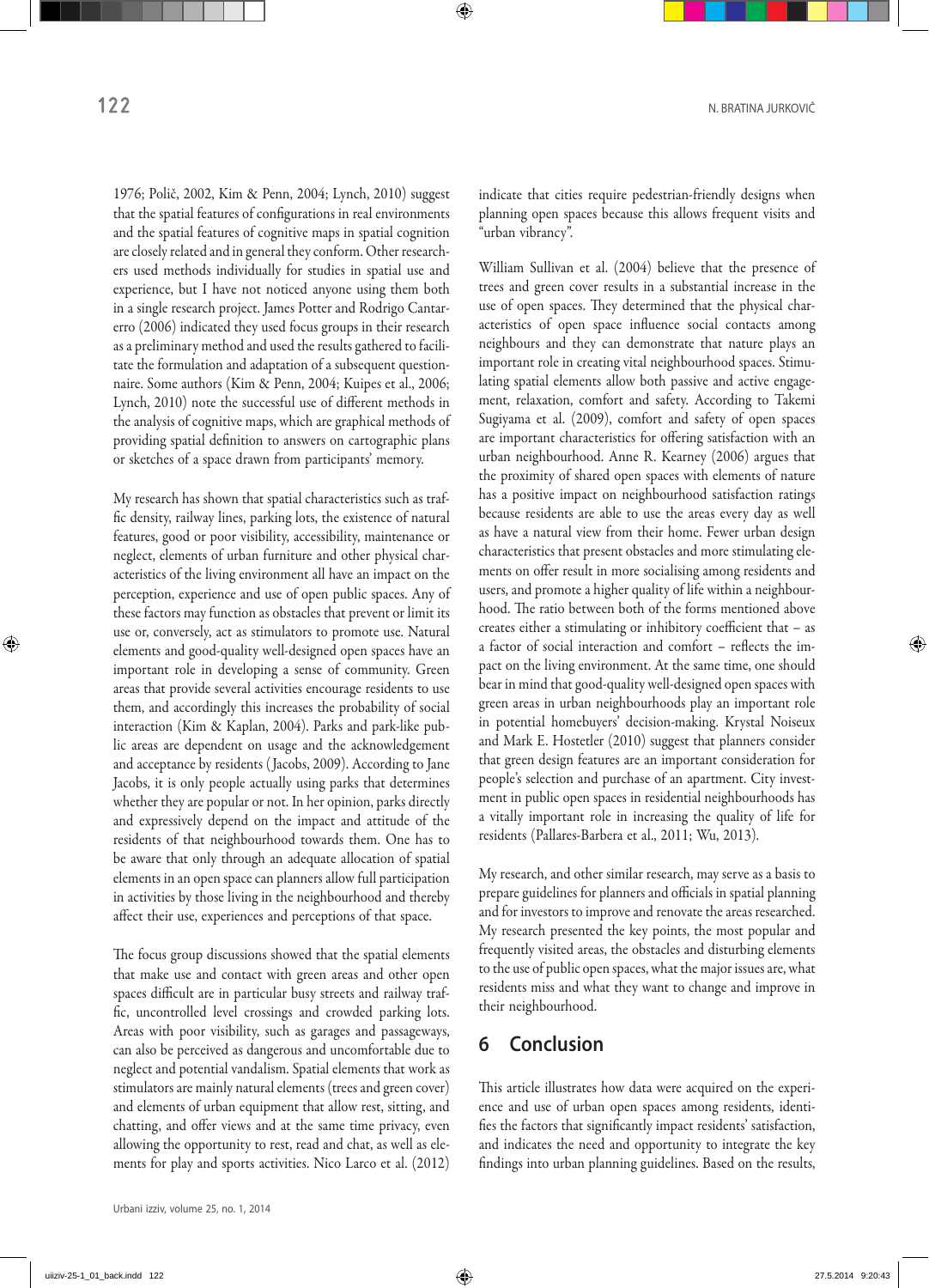the combination of focus groups and socio‑spatial schema is a reasonable approach and offers an improvement of both methods regarding the reliability of the results and the spatial mapping of the data collected. The research has produced much useful information required for planning an urban living areas should bear in mind that high-quality and attractively-designed public open spaces with green areas represent added value to any apartment – a value they can use in marketing – and it can often be a decisive factor for someone purchasing an apartment.

environment, such as the need to offer more tree-lined streets, the significance of regular maintenance and the renovation of smaller neglected green covered areas, and the provision of outdoor play equipment and more benches – especially on neighbourhood boundaries and not only in large city parks. There is a need to design a connected system of green areas that provides access to other urban complex green areas, and the formation of a green corridor along the currently neglected railway zone. Subject to particular criticism were designs that fail to provide access for the physically disabled. Notwithstanding their own yards, the residents of single-family houses still miss the provision of smaller public green areas with outdoor play equipment, and some benches in the area to get together in. The zones identified as uncomfortable and neglected definitely require renovation and improvement if they are to meet residents' needs. Zones marked as comfortable (together with arguments from the focus groups' discussions) function as central areas of events and are heavily used by both residents and visitors alike. Residents generally perceive their neighbourhood as a medium‑sized area around their home, of a diameter that ensures that they still know their neighbours and in which they get together with them. In discussions, they were usually most critical about this area and offered the greatest number of proposals for improvements because this is an area of everyday

If the renovation plans in cities are implemented without the participation of residents and other users of a neighbourhood or broader community area, there is a risk of inappropriate or even poor programme planning. Residents are sensitive to large-scale interventions by planners to existing open spaces, and such developments usually upset them because they do not actively participate in redesigning their living open space – a place they might even call their own "back yard". The research showed that this is how residents perceive the open spaces in their residential neighbourhoods. Real insight into what a community wants requires comprehensive analysis and contact with the local population. The public open space has to be examined from different perspectives, at different times of the year or times of day, the course of everyday life should be observed and the views and opinions of users should be discovered. One must not neglect users' opinions based on the argument that they are not planning experts. It is important that urban development plans, public open spaces and especially open spaces in residential neighbourhoods not simply be planned in offices separately from the end-users, but with their participation. The investors in and planners of residential

living and hence they know it best.

Based on research findings, I conclude that the interest of both residents and the public towards open urban space can be directed through creative participation in urban spatial planning and the design of new activities. At the same time, public participation in the early stages of background research is reasonable and will help ensure the creation of quality and useful public open spaces. Such spatial research and analyses produce results that can provide useful guidelines for better-quality spatial planning and urban development.

Nataša Bratina Jurkovič Allinea plus, d. o. o., Ljubljana, Slovenia E-mail: natasa.b.jurkovic@allinea.si

#### **Notes**

[1] This research is a part of the author's doctoral thesis, *The perception of living space and the behaviour of residents in urban neighbourhoods.*

[2] According to the census, on 1 January 2011 49.8% of the Slovenian population lived in urban areas (Statistical Office of the Republic of Slovenia, 2011).

[3] Author's own calculation of data into ratios based on the number of residences by type of building and the number of occupants, taken from the census (Statistical Office of the Republic of Slovenia, 2011).

[4] Standards for green areas in the Municipality of Ljubljana stipulate: "Every new apartment in a residential building has to be provided with a minimum of 15  $m^2$  of green cover, of which, at least 5  $m^2$  has to be provided for ball games to meet the needs of older children and teenagers, and at least  $7.5 \text{ m}^2$  of the area must to be intended and designed for smaller children (up to 12 years) to play and for the remainder of residents: 4 m<sup>2</sup> for play areas and 3.5 m<sup>2</sup> for green cover" (Executive Spatial Plan for the City of Ljubljana, Ur. l. RS, no. 78/2010: 11441).

[5] "The allocation of green areas in compact urban areas has to be planned in a way that it provides residents with ten-minute safe access on foot" (Decree on Spatial Order in Slovenia, Ur. l. RS, no. 122/2004: 14711).

[6] The research area covered lies between Vienna Street (*Dunajska cesta*, to the east), Mašera–Spasić Street (*Mašera‑Spasićeva ulica*, to the north), part of Podmilščak Street (*Podmilščakova ulica)* and the Ljubljana–Kamnik railway line (to the west) and Engine House Street (*Kurilniška ulica*, to the south).

[7] Residents want an interconnected system of green areas to provide green links along the way to the city's Tivoli Park and elevated natural green areas, such as Rožnik Hill, Mostec Recreational Park and Mount St. Mary (*Šmarna gora*), which are very popular among residents for walks and recreation.

#### **References**

Abu-Ghazzeh, T. (1999) Communicating behavioral research to campus design: Factors affecting the perception and use of outdoor spaces at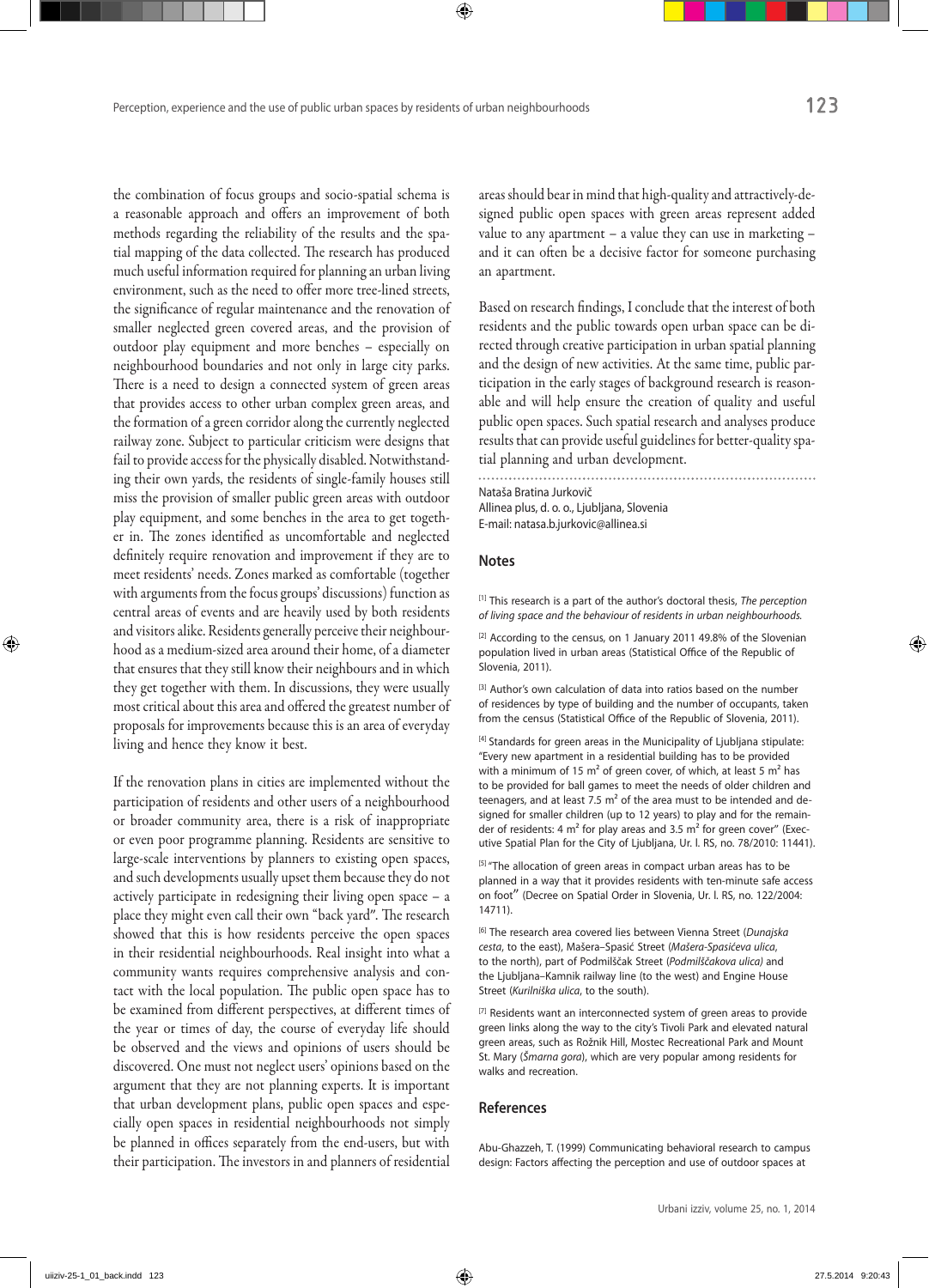the University of Jordan. *Environment and Behavior,* 31(6), pp. 764–804. DOI: 10.1177/00139169921972344

Barker, R. G. (1968) *Ecological psychology: Concepts and methods for studying the environment of human behavior*. Stanford, Stanford University Press.

Barbour, R. (2007) *Doing focus groups.* London, Sage Publications Ltd.

Bechtel, R. B. (1997) *Environment and behavior: An introduction*. Thousand Oaks, Sage Publications.

Bechtel, R. B. & Churchman, A. (2002) *Handbook of environmental psy‑ chology.* New York, John Wiley & Sons.

Bizjak, I. (2012) Improving public participation in spatial planning with Web 2.0 tools. *Urbani izziv,* 23(1), pp. 112–124. DOI: 10.5379/urbaniizziv-en-2012-23-01-004

Bratina, N. (1997) Perception of open urban space – Bevk Square in Nova Gorica. *Urbani izziv,* 32–33, pp. 147–151. DOI: 10.5379/urbaniizziv-en-1997-32-33-007

Bratina, N. & Lah Sušnik, M. (1997) Perception of open urban space. Term paper, Ljubljana, University of Ljubljana, Biotechnical Faculty, Department of Landscape Architecture.

Carr, S., Francis, M., Rivlin, L. G. & Stone, A. M. (1992) *Public space*. Cambridge, Cambridge University Press.

Cassidy, T. (1997) *Environmental psychology: Behavior and experience in context.* East Sussex, Psychology Press.

Cigoj, N. & Gazvoda, D. (2008) The changing appearance of single-family house settlements in Slovenia: Comparative analysis of settlements in Ljubljana, Maribor and Novo mesto. *Urbani izziv*, 19(1), pp. 146–154. DOI: 10.5379/urbani-izziv-en-2008-19-01-003

Cooper, T. L. (2012) *The responsible administrator: An approach to ethics for the administrative role.* San Francisco, John Wiley & Sons.

Flick, U. (2009) *Doing focus groups*. London, Sage Publications.

Frick, D. (ed.). (1986) *The quality of urban life: Social psycho‑ logical and physical conditions*. New York, Walter de Gruvter & Co. DOI: 10.1515/9783110884968

Fuller, R. A. & Gaston, K. J. (2009) The scaling of green spaces coverage in European cities. *Biology Letters,* 5(3), pp. 352–355.

Gazvoda, D. (2001) The role and significance of green spaces in recent Slovenian residential estates. *Urbani izziv*, 12(2), pp. 133–137. DOI: 10.5379/urbani-izziv-en-2001-12-02-004

Gifford, R. (1987) *Environmental psychology: Principles and practices.* Needham Heights, MA, Allyn & Bacon.

Goličnik, B. (2005) Environment-behaviour studies: A synergetic bridge between designers and users of open space. *Urbani izziv*, 16(2), pp. 167–170. DOI: 10.5379/urbani-izziv-en-2005-16-02-006

Goličnik, B. (2006): *Behaviour maps of Ljubljana's squares and parks: New challenges and views of spatial planning and design.* Ljubljana, Urban Planning Institute of the Republic of Slovenia.

Gulič, P., Polič, M., Rozin Šarec, L., Vovk, M. & Kozmik, V. (1985) *Behav‑ ioural patterns of residents in urban space as a basis for its self-manage‑ ment transition.* Research project. Ljubljana, Urban Planning Institute of the Republic of Slovenia.

Ho, D. C. W., Yau, Y., Law, Poon, S. W., Yip, H. K. & Liusman, E. (2012*)*  Social sustainability in urban renewal: An assessment of community aspirations. *Urbani izziv*, 23(1), pp. 125–139. DOI: 10.5379/urbani-izziven-2012-23-01-005

Jacobs, J. (2009) *The death and life of great American cities: The failure of modern town planning.* Ljubljana, Studia Humanitatis.

Jankovič Grobelšek, L. (2012) Private space open to the public as an addition to the urban public space network. *Urbani izziv*, 23(1), pp. 101– 111. DOI: 10.5379/urbani-izziv-en-2012-23-01-003

Jole, M. (2008) The public of parks: In between observation and action. The example of Paris. *Urbani izziv*, 19(2), pp. 169–173. DOI: 10.5379/ urbani-izziv-en-2008-19-02-007

Kaplan, R., Kaplan, S. & Ryan, L. R. (1998) *With people in mind*. Washington, Island Press.

Kearney, A. R. (2006) Residential development patterns and neighbourhood satisfaction. Impact of density and nearby nature. *Environment and Behavior,* 38 (1), pp. 112–139. DOI: 10.1177/0013916505277607

Kim, Y. & Kaplan, R. (2004) Physical and psychological factors in sense of community: New urbanist Kentlands and nearby Orchard Village. *Environment and Behavior,* 36(3), pp. 313–340. DOI: 10.1177/0013916503260236

Kim, Y. O. & Penn, A. (2004) Linking the spatial syntax of cognitive maps to the spatial syntax of the environment. *Environment and Behavior,*  36(4), pp. 483–504. DOI: 10.1177/0013916503261384

Kuipers, B, Teccuci, D. & Stankiewicz, B. J. (2003) The skeleton in the cognitive map: A computational empirical exploration. *Environment and Behavior,* 35(1), pp. 81–106. DOI: 10.1177/0013916502238866

Kyttä, M. (2011) The inhabitant-friendly, health promoting urban structure*.* In: Aspinall, P. et al. (eds.) *Open space: People space 3. An interna‑ tional conference on research into inclusive outdoor environments for all,*  pp. 11–18. Edinburgh, OPENspace Research Centre.

Larco, N., Steiner, B., Stockard, J. & West, A. (2012) Pedestrian-friendly environments and active travel for residents of multifamily housing: The role of preferences and perceptions. *Environment and Behavior,*  44(3), pp. 303–333. DOI: 10.1177/0013916511402061

Lee, T. (1976) *Psychology and the environment.* London, Methuen.

Lendholt, W. (1970) Function of urban greenery. In: Ogrin, D. (ed.): *Greenery in urban environment.* pp. 1–25, Ljubljana, University of Ljubljana, Biotechnical Faculty, Institute of Horticulture and Landscape Design.

Lynch, K. (1960) *The image of the city.* Cambridge, MA, MIT Press.

Lynch, K. (2010) *Podoba mesta.* Novo Mesto, Založba Goga.

Massam, B. H. (2002) *Quality of life: Public planning and private living*. Danvers, MA, Pergamon.

Megla, M. (2012) Human body and cities are living organisms. Interview with Lia Ghilardi, urban sociologist. *Delo*, *Sobotna priloga*, 51(49), 3 Mar. 2012, pp. 26–28.

Mehrabian A. & Russell, J. A. (1974) *An approach to environmental psy‑ chology*. London, Holt.

Morgan, D. L. (1998) *Focus group kit – Planning focus groups*. Thousand Oaks, Sage Publications.

Moughtin, C. (2003) *Urban design: Street and square.* Boston, Massachusetts Architectural Press.

Municipality of Ljubljana (2010) *European green capital application*. Ljubljana.

Noiseux, K. & Hostetler, M. E. (2010) Do homebuyers want green features in their communities? *Environment and Behavior,* 42(5), pp. 551– 580. DOI: 10.1177/0013916508326470

*Odlok o občinskem prostorskem načrtu Mestne občine Ljubljana – izved‑ beni del.* Uradni list Republike Slovenije, no. 78/2010. Ljubljana.

Pallares-Barbera, M., Badia, A. & Duch, J. (2011) Cerdà in Barcelona: The need for a new city and service provision. *Urbani izziv*, 22(2), pp. 122– 136. DOI: 10.5379/urbani-izziv-en-2011-22-02-005